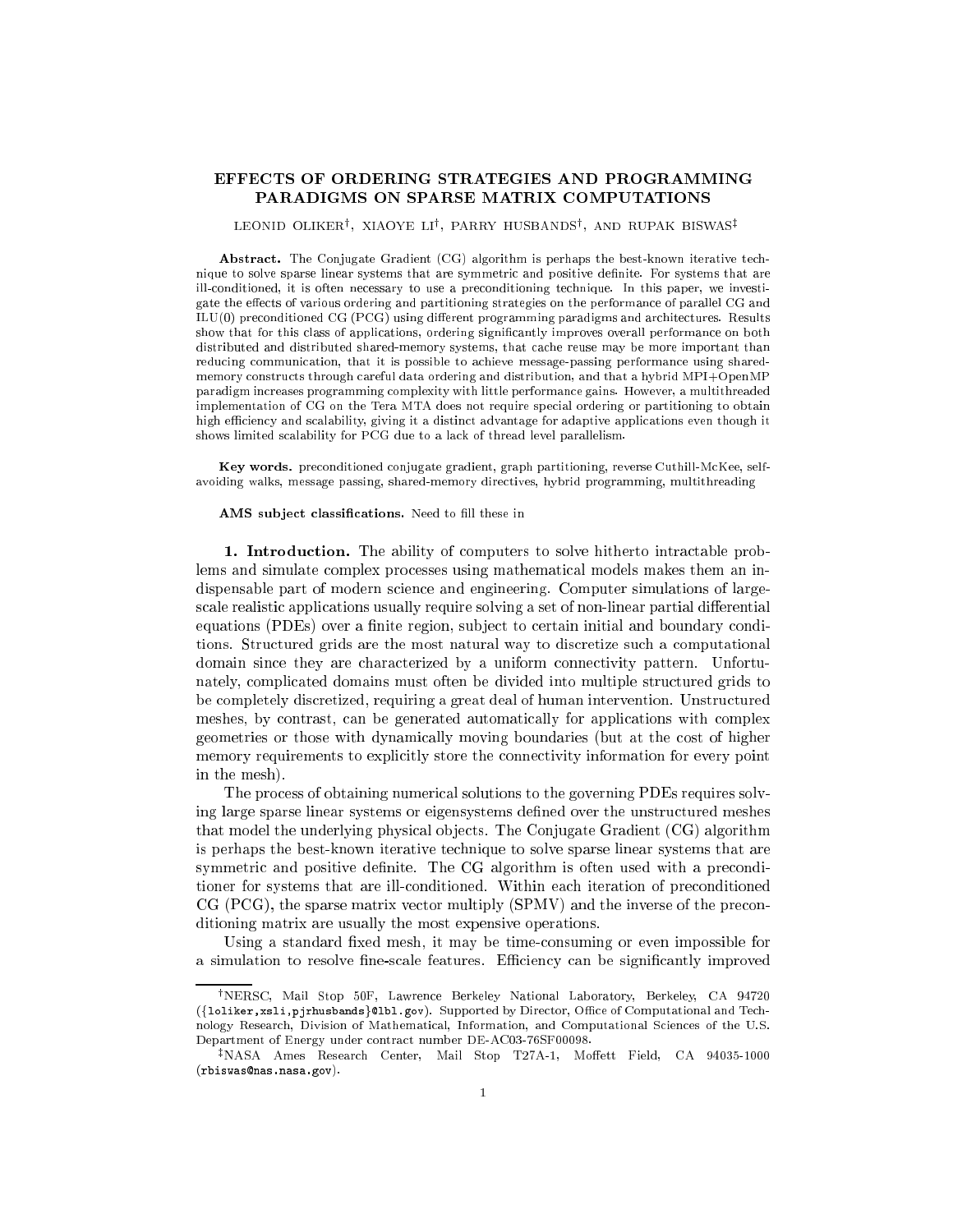by locally refining and coarsening the mesh to capture the phenomena of interest. Briefly, the existing grid is modified by inserting new points in regions that require more resolution and removing points from regions where less resolution is acceptable. Unstructured grids, by their very nature, facilitate this kind of local dynamic mesh adaptation to efficiently solve problems with evolving physical features such as shock waves, vortices, detonations, shear layers, and crack propagation.

On uniprocessor machines, numerical solutions of such complex, real-life problems can be extremely time consuming, a fact driving the development of increasingly powerful parallel multiprocessor supercomputers. The unstructured, dynamic nature of many systems worth simulating, however, makes their efficient parallel implementation a daunting task. This is primarily due to the load imbalance created by the dynamically changing nonuniform grids and the irregular data access patterns [15, 16, 22]. These cause signicant communication at runtime, leaving many processors idle and adversely affecting the total execution time.

Furthermore, modern computer architectures, based on deep memory hierarchies, show acceptable performance only if users care about the proper distribution and placement of their data [2, 14]. Single-processor performance crucially depends on the exploitation of locality, and parallel performance degrades signicantly if inadequate partitioning of data causes excessive communication and/or data migration. The traditional approach would be to use a sophisticated partitioning algorithm, and then to post-process the resulting partitions with an enumeration strategy for enhanced locality. Although, in that sense, optimizations for partitioning and locality may be treated as separate problems, real applications tend to show a rather intricate interplay of both.

In this paper, we investigate the effects of various ordering and partitioning strategies on the performance of CG and SPMV using dierent programming paradigms and architectures. In particular, we use the reverse Cuthill-McKee [4] and the self-avoiding walks [8] ordering strategies, and the METIS [13] graph partitioner. We examine parallel implementations of CG and PCG using MPI, shared-memory compiler directives, hybrid programming (MPI+OpenMP) and fine-grained multithreading, on four stateof-the-art parallel supercomputers: a Cray T3E, an SGI Origin2000, an IBM SP3, and a Cray (Tera) MTA. Results show that for this class of applications, ordering significantly improves overall performance, that cache reuse may be more important than reducing communication, that it is possible to achieve message-passing performance using shared-memory constructs through careful data ordering and distribution, and that the hybrid paradigm increases programming complexity with little performance gains. However, the multithreaded implementation of CG does not require special ordering or partitioning to obtain high efficiency and scalability, giving it a distinct advantage for adaptive applications even though it showed limited scalability for PCG due to a lack of thread level parallelism.

The remainder of the paper is organized as follows. In  $\S 2$ , we give a brief overview of  $CG$  and  $ILU(0)$  preconditioning. The partitioning and ordering strategies are described in  $\S 3$ . In  $\S 4$ , we describe the various parallel machines and the corresponding programming paradigms used for our experiments. Detailed performance results are presented in  $\S5$ . Finally,  $\S6$  concludes the paper with a summary and some observations.

2. Sparse matrix computations. A discretization of PDEs typically leads to large sparse matrices, which are commonly defined as matrices that have very few nonzero entries. Special sparse matrix solution techniques can be used whenever the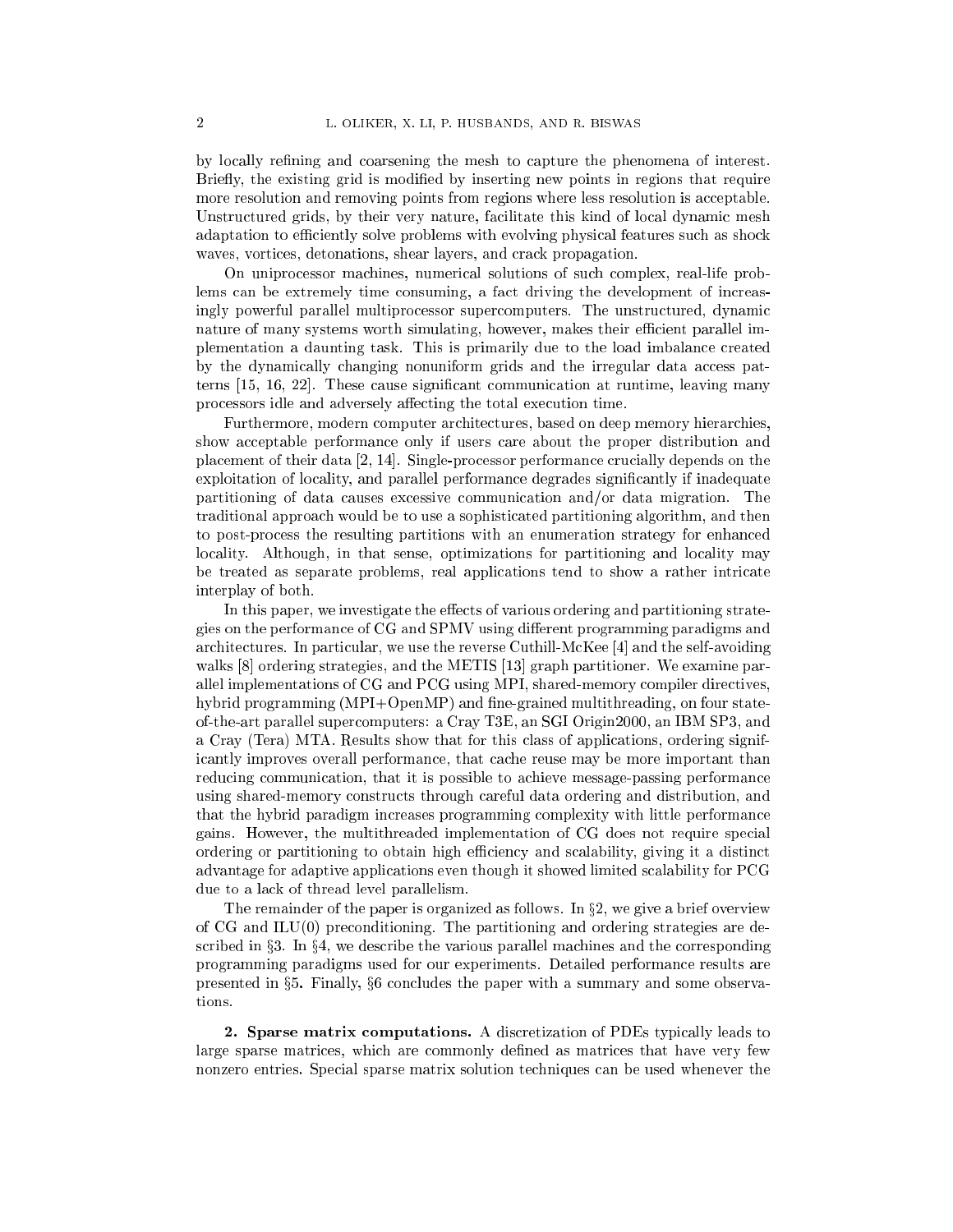zero elements need not be stored. Direct solution methods were traditionally preferred because of their robustness and predictable nature. However, iterative algorithms are now becoming quite popular.

The earliest iterative methods used a relaxation technique where the components of the approximation were systematically modied until convergence. This class consists of Jacobi, Gauss-Seidel, and the Alternating Direction Implicit (ADI) algorithms. A second group of iterative techniques uses a projection process, which is a canonical way of extracting an approximate solution from a subspace. The steepest descent and minimal residual schemes belong to this class. However, iterative techniques that use Krylov subspaces are currently considered to be among the most important for solving large sparse matrices. The Conjugate Gradient (CG) algorithm is perhaps the best-known in this class. Although theoretically robust, CG can suffer from slow convergence for ill-conditioned matrices. It is therefore common to use a preconditioning technique with CG. In the following subsections, we briefly describe the preconditioned CG algorithm and the ILU preconditioner.

2.1. Conjugate gradient. The Conjugate Gradient (CG) algorithm is the oldest and best-known Krylov subspace method used to solve the sparse symmetric positive definite linear system  $Ax = b$ . The method starts from an initial guess  $x_0$  of the vector  $x$ . It then successively generates approximate solutions in the Krylov subspace, and search directions used in updating the approximate solution and residual.

The convergence rate of CG depends on the spectral condition number of the coefficient matrix  $A$ . For ill-conditioned linear systems, it is often necessary to use a preconditioning technique. In other words, the original system is transformed into another that has the same solution, but with better spectral properties. For instance, if matrix M approximates A in some sense, then  $M^{-1}Ax = M^{-1}b$  would have better condition number. The preconditioned CG (PCG) algorithm [20] is outlined in Fig. 2.1.

For an initial guess  $x_0$ , compute  $r_0 = b - Ax_0$ ,  $p_0 = z_0 = M^{-1}r_0$ for  $j = 0, 1, \ldots$ , until convergence  $\alpha_j = (r_j, z_j)/(Ap_j, p_j)$  $x_{j+1} = x_j + \alpha_j p_j$  $r_{j+1} = r_j - \alpha_j Ap_j$  $z_{j+1} = M^{-1}r_{j+1}$  $\check{\beta_j} = (r_{j+1}, z_{j+1})/(r_j, z_j)$  $p_{j+1} = z_{j+1} + \beta_j p_j$ endfor

Fig. 2.1. The preconditioned Conjugate Gradient algorithm.

Each iteration of PCG involves one sparse matrix-vector product (SPMV) for  $Ap_i$ , one solve with preconditioner M, three vector updates (AXPY) for  $x_{j+1}$ ,  $r_{j+1}$ , and  $p_{j+1}$ , and three inner products (DOT) for the update scalars  $\alpha_j$  and  $\beta_j$  which make the generated sequences satisfy certain orthogonality conditions. For a symmetric positive definite linear system, these conditions imply that the distance between the approximate solution and the true solution is minimized.

For most practical matrices, the SPMV and solve with  $M^{-1}$  dominate the other operations. This is demonstrated by the results given in  $\S5$ . Suppose A is of order n and has  $nnz$  nonzeros. Then, one SPMV involves  $O(nnz)$  floating-point operations,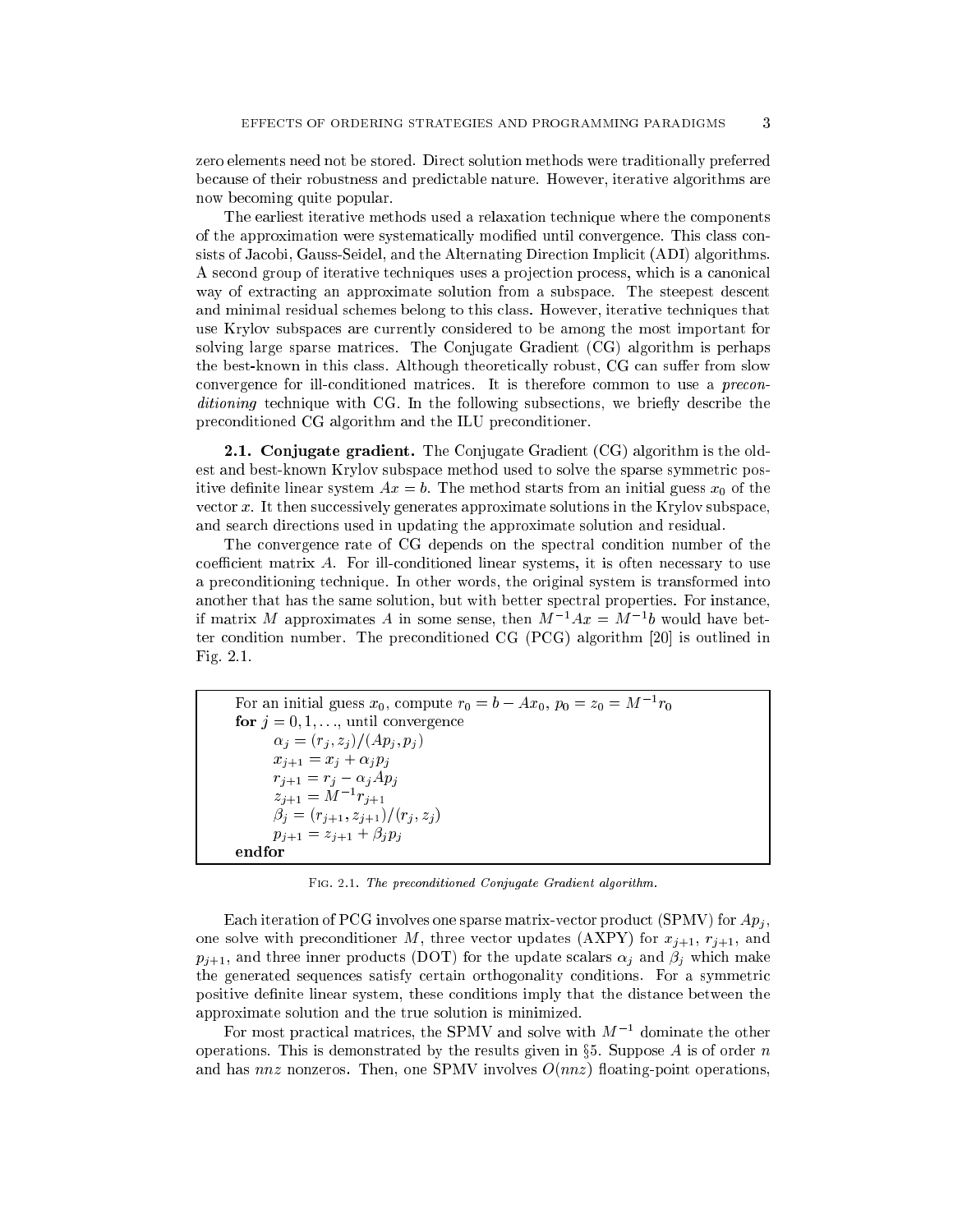while AXPY and DOT require only  $O(n)$  floating-point operations. The only requirement for  $M$  is that it be easy to invert; however, matrix inversion is still significantly more expensive than vector updates and inner products. Note that both AXPY and DOT are insensitive to mesh orderings.

2.2. ILU preconditioning. A preconditioner is any kind of modification to the original sparse linear system which makes it easier to solve. One broad class of effective preconditioners is based on *incomplete factorizations* of the matrix  $A$ . That is, the preconditioner M is given in the factored form  $M = LU$ , with L and U being lower and upper triangular matrices. Since some fill elements are suppressed during the factorization process,  $M$  is called an ILU preconditioner. Solving with  $M$  involves two triangular solutions. In this paper, we consider the simplest form of incomplete factorization, called  $ILU(0)$ , where all the fill elements not at the nonzero positions of A are discarded. Compared with the other ILU variants, ILU(0) is computationally fast and memory efficient. It is quite effective for a reasonable number of practical matrices.

The  $ILU(0)$  method contains two steps. First, an incomplete LU factorization of A must be created. This is formally done as shown in Fig. 2.2. This factorization is performed only once, hence its cost can be amortized.

for  $k = 1, n - 1$ for each  $i, j > k$ if  $a_{ij} \neq 0$  then  $a_{ij} = a_{ij} - a_{ik}a_{kk}^{-1}a_{kj}$ endfor

Fig. 2.2. The incomplete LU factorization of A.

Second, the lower and upper triangular solves with  $L$  and  $U$  must be performed in each PCG iteration. The triangular solves incur about the same number of operations as the SPMV  $Ax$ , because the sparsity patterns of  $L$  and  $U$  are identical to the lower and upper triangular parts of A. However, a parallel triangular solve tends to be slower than a parallel SPMV, because it has a smaller degree of parallelism. For SPMV, all the components can be obtained independently in parallel. This is not true for a triangular solve. Figure 2.3 illustrates the lower triangular solve  $Lx = b$ . The solution of  $x_i$  depends on all  $x_j$ ,  $j < i$ , unless  $l_{ij} = 0$ . Thus there are more task dependencies than SPMV, even if  $L$  is very sparse. The task dependency graphs change with the matrix ordering; hence, different orderings have different degrees of parallelism. In  $\S5$ , we evaluate the performance of PCG on several architectures, using various ordering strategies.

 $x = b$ for  $j = 1, n$  $x_j = x_j/l_{jj}$ for each  $i > j$  and  $l_{ij} \neq 0$  $x_i = x_i - l_{ij} x_j$ 

Fig. 2.3. The lower triangular solve.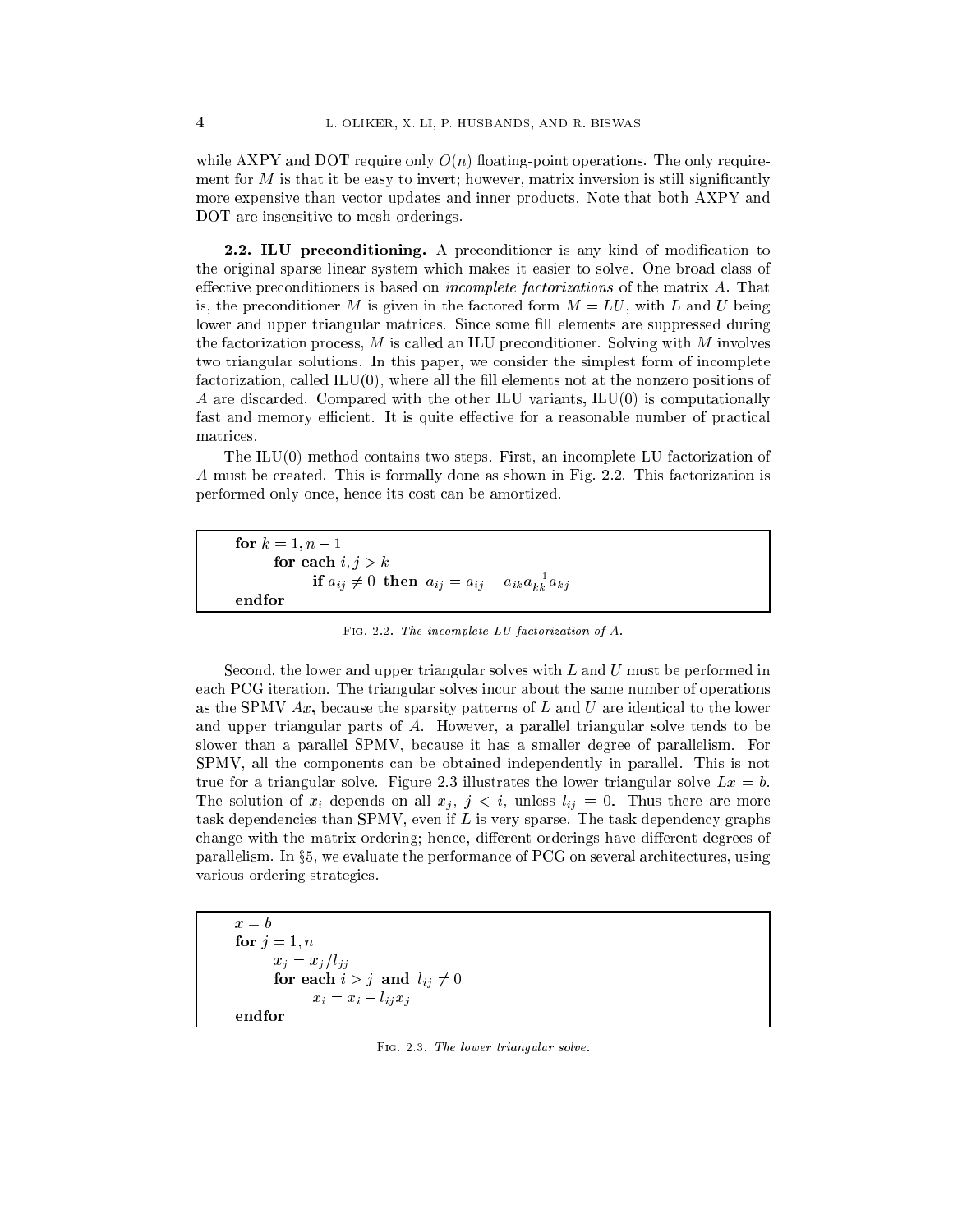2.3. Sparse matrix-vector multiplication. The basic sparse matrix-vector product (SPMV) is one of the most heavily-used kernels in large-scale numerical simulations, particularly in iterative solution schemes for sparse linear systems. As explained above, it also dominates the operation count in PCG. To perform the SPMV Ax, we assume that the nonzeros of matrix A are stored in the Compressed Row Storage (CRS) format [1]. The dense vector x is stored sequentially in memory with unit stride. Various numberings of the mesh elements/vertices result in different nonzero patterns of  $A$  which, in turn, cause different access patterns for the entries of  $x$ . Moreover, on a distributed-memory machine, they imply different amounts of communication.

3. Partitioning and linearization. Almost all state-of-the-art computer architectures utilize some degree of memory hierarchy (registers, cache, main memory) that implies data locality is crucial. With graph partitioning, data locality is enforced by minimizing interprocessor communication, but not at the cache level. However, graph partitioners are indispensable on distributed-memory machines, but can be quite useful even on shared-memory architectures. In this paper, we have used the METIS [13] multilevel partitioner for our experiments.

Serialization techniques play an important role in enhancing cache performance. Over the years, special numbering strategies (e.g., Cuthill-McKee [4], Fiduccia-Mattheyses [5]) have been developed to optimize memory usage and locality of sparse matrix computations. In addition, the runtime support for decomposing adaptive structured grids is often based on a linear representation of the grid hierarchy in the form of a space-lling curve (SFC). SFCs have been demonstrated to be an elegant and unified linearization approach for certain problems in N-body and finite element method (FEM) simulations, mesh partitioning, and other graph-related areas [7, 17, 18, 19, 21]. For our experiments, we pursued both these strategies with some modications as described below.

**3.1. METIS graph partitioning.** Some excellent parallel graph partitioning algorithms have been developed and implemented in the last decade that are extremely fast while giving good load balance quality and low edge cuts. Perhaps the most popular is METIS [13] that belongs to the class of multilevel partitioners. METIS reduces the size of the graph by collapsing vertices and edges using a heavy edge matching scheme, applies a greedy graph growing algorithm for partitioning the coarsest graph, and then uncoarsens it back using a combination of boundary greedy and Kernighan-Lin refinement to construct a partitioning for the original graph. Partitioners strive to balance the computational workload among processors while reducing interprocessor communication. Improving cache performance is not a typical objective of most partitioning algorithms.

**3.2. RCM ordering.** The particular enumeration of the vertices in an FEM discretization controls, to a large extent, the sparseness pattern of the resulting stiffness matrix. The bandwidth, or prole, of the matrix has a signicant impact on the efficiency of linear systems and eigensolvers. Cuthill and McKee  $[4]$  suggested a simple algorithm based on ideas from graph theory. Starting from a vertex of minimal degree, levels of increasing distance from that vertex are first constructed. The enumeration is then performed level-by-level with increasing vertex degree (within each level). Several variations of this method have been suggested, the most popular being reverse Cuthill-McKee (RCM) [6] where the level construction is restarted from a vertex of minimal degree in the final level. In many cases, it has been shown that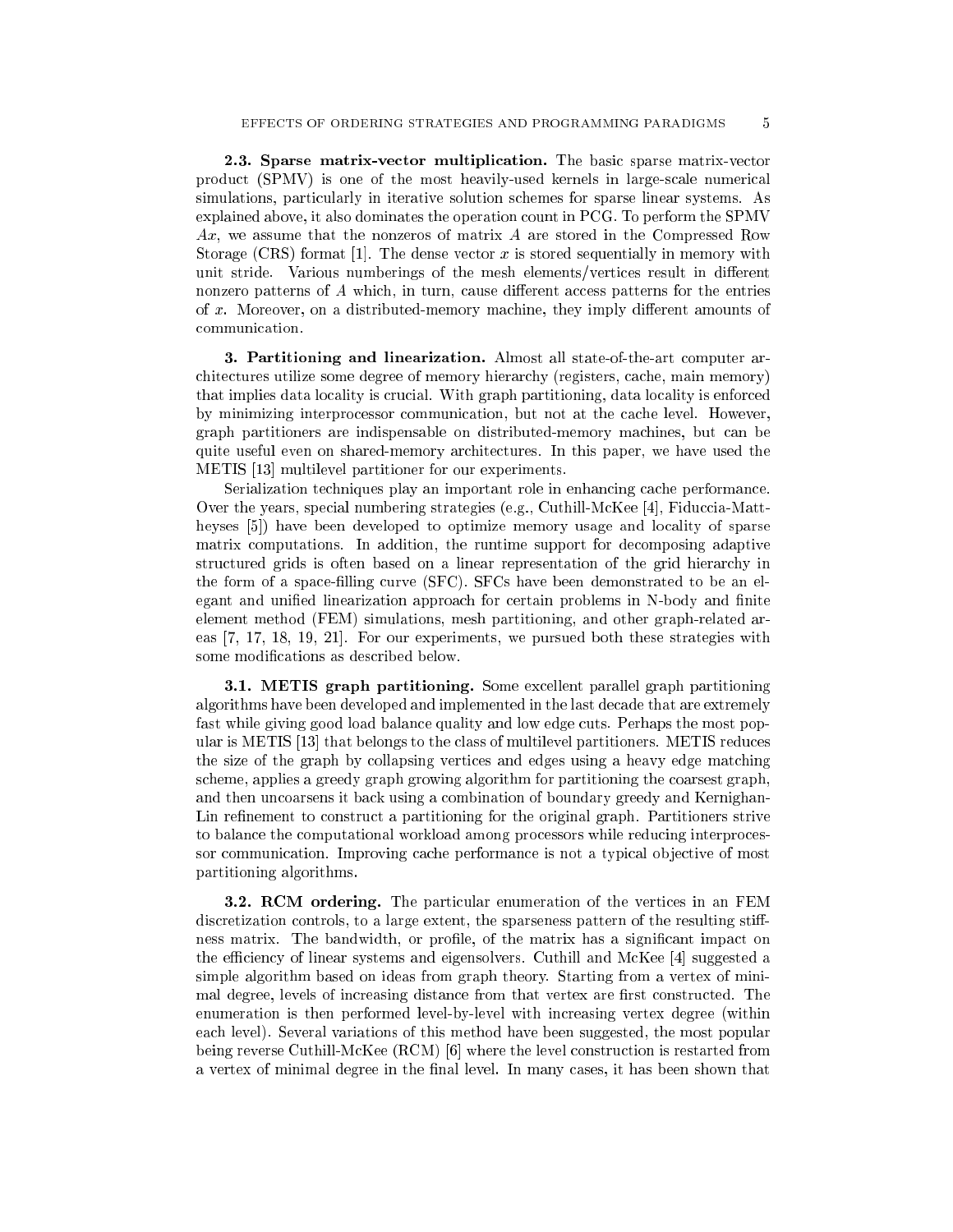RCM improves the profile of the resulting matrix. The class of CM algorithms are fairly straightforward to implement and largely benefit by operating on a pure graph structure, i.e., the underlying graph is not necessarily derived from a triangular mesh.

**3.3. SAW ordering.** The general idea of a space-filling curve  $(SFC)$  is to linearize points/elements in a higher-dimensional space. This mapping onto a onedimensional structure is exploited in two ways: First, the locality preserving nature of the construction fits elegantly into a given memory hierarchy, and second, the partitioning of a contiguous linear ob ject is trivial. For unstructured meshes, an SFC introduces an articial structure in that the construction depends on the embedding, ignoring the combinatorial skeleton of the mesh which drives the formulation of operators between finite element spaces. To overcome this drawback, a novel approach, called a self-avoiding walk (SAW) [8], has recently been proposed. SAW uses a meshbased (as opposed to geometry-based) technique with similar application areas as SFCs.

A SAW over a triangular mesh is an enumeration of all the triangles such that two consecutive triangles (in the SAW) share an edge or a vertex, i.e., there are no jumps in the SAW. In other words, a SAW visits each triangle exactly once, entering it over an edge or a vertex, and exiting over another edge or vertex. When a SAW jumps over vertices, it indicates that the triangles following one another in the enumeration do not share an edge. It is important to note that a SAW is not a Hamiltonian path; however, Hamiltonicity of the dual graph implies the existence of a SAW that goes only over edges [8]. Figure 3.1 shows an example of a SAW over a 36-element triangular mesh.



Fig. 3.1. An example of a self-avoiding walk (SAW) over a 36-element triangular mesh.

It can be shown that walks with more specialized properties exist over arbitrary unstructured meshes, and that there is an algorithm for their construction whose complexity is linear in the number of triangles in the mesh. Furthermore, SAWs are amenable to hierarchical coarsening and refinement, i.e., they have to be rebuilt only in regions where mesh adaptation occurs, and can therefore be easily parallelized. SAW, unlike RCM, is not a technique designed specifically for vertex enumeration; thus, it cannot operate on the bare graph structure of a triangular mesh. This implies a higher construction cost for SAWs, but several different vertex enumerations can be derived from a given SAW.

4. Programming paradigms. Recently, four different parallel architectures have emerged, each with its own set of programming paradigms. This work investigates the performance and the programming effort for the Conjugate Gradient  $(CG)$ iterative solver for sparse matrices on each of these architectural platforms under their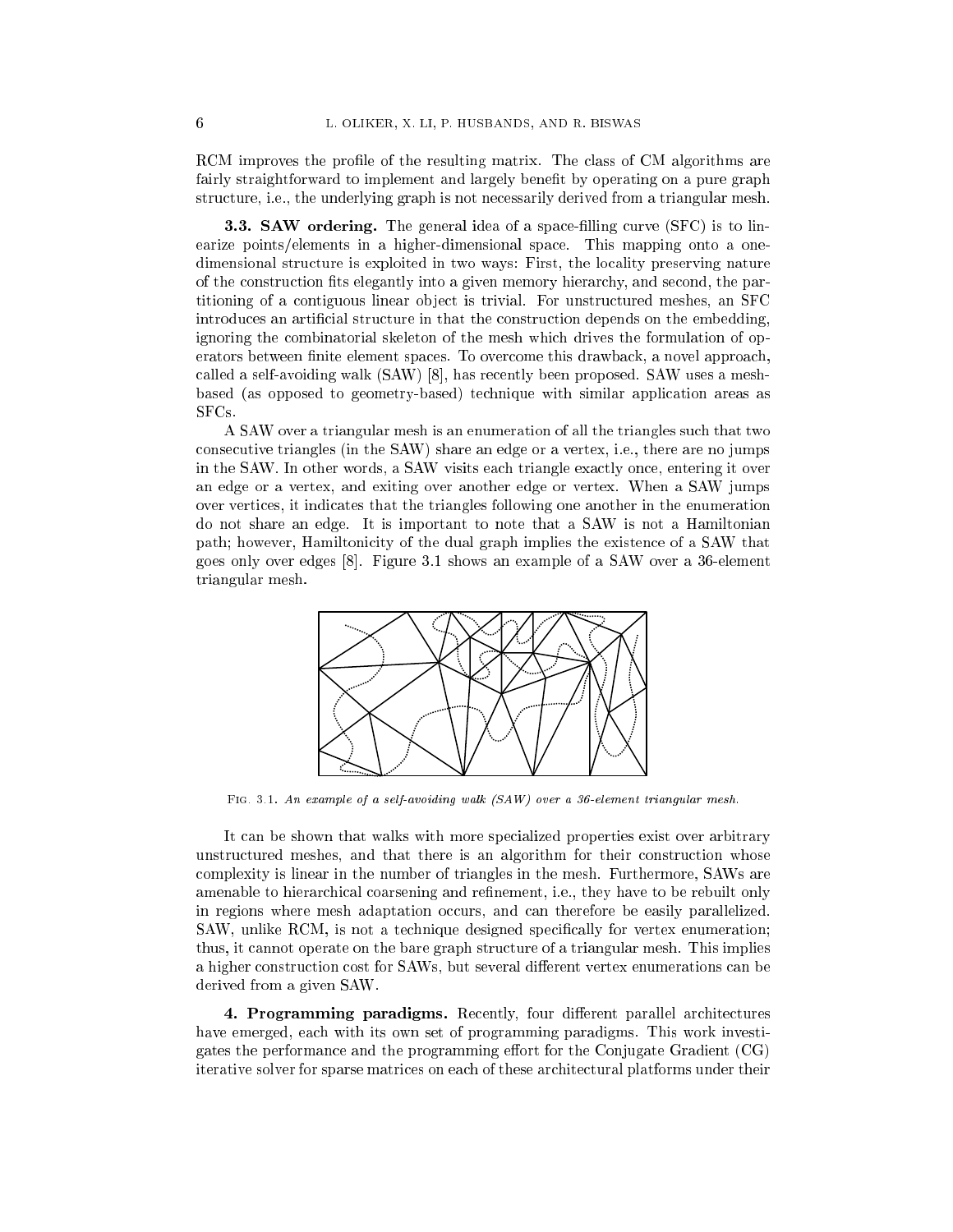corresponding programming approaches: message passing, shared-memory directives, hybrid programming, and multithreading. We give below a brief description of these parallel machines and their programming paradigms.

4.1. Message passing. Parallel programming with message passing is the most common and mature approach for high-performance parallel systems. On distributedmemory architectures, each processor has its own local memory that only it can directly access. To access the memory of another processor, a copy of the desired data must be explicitly sent across the network using a message-passing library such as MPI. To run a code on such machines, the programmer must decide how the data should be distributed among the local memories, communicated between processors during the course of the computation, and reshuffled when necessary. This model causes increased code complexity, especially for irregularly structured applications; however, the benefits lie in enhanced performance for coarse-grained communication and implicit synchronization through blocking communication.

The message-passing experiments in this paper were performed on the distributedmemory architecture of the 640-node Cray T3E, located in the NERSC division of Lawrence Berkeley National Laboratory. Each T3E node consists of a 450 MHz DEC Alpha processor (900 Mflops peak theoretical floating-point speed), 256 MB of main memory, a 96 KB secondary cache, and is interconnected to other nodes through a three-dimensional torus.

4.2. Shared memory. Using a shared-memory system can greatly simplify the programming task compared to message-passing implementations. In distributed shared-memory architectures, each processor has a local memory but also has direct access to all the memory in the system. Parallel programs are relatively easy to implement since each processor has a global view of the entire memory. Parallelism can be easily achieved by inserting compiler directives into the code to distribute loop iterations among the processors. However, portability may be diminished, and performance may suffer from poor spatial locality of physically distributed shared data.

The shared-memory codes presented here were implemented on the 64-node SGI Origin2000, located in the NAS division of NASA Ames Research Center. Each node of the Origin2000 is a symmetric multiprocessor (SMP) containing two 250 MHz MIPS R10000 processors and 512 MB of local memory. The hardware makes all memory equally accessible from a software standpoint, by sending memory requests through routers located on the nodes. Access time to memory is nonuniform, depending on how far away the memory lies from the processor. The topology of the interconnection network is a hypercube, bounding the maximum number of memory hops to a logarithmic function of the number of processors. Each processor also has a relatively large 4 MB secondary cache, where only it can fetch and store data. If a processor refers to data that is not in cache, there is a delay while a copy of the data is fetched from memory. When a processor modifies a word of data, all other copies of the cache line containing that word are invalidated.

4.3. Hybrid programming. The latest technological advances have allowed increasing numbers of processors to have access to a single memory space in a cost effective manner. As a result, the latest teraflops-scale parallel architectures contain a larger number of networked SMPs. Pure MPI codes should port easily to these systems, since message passing is required among the SMP nodes. However, it is not obvious that message passing within each SMP is the most effective use of the sys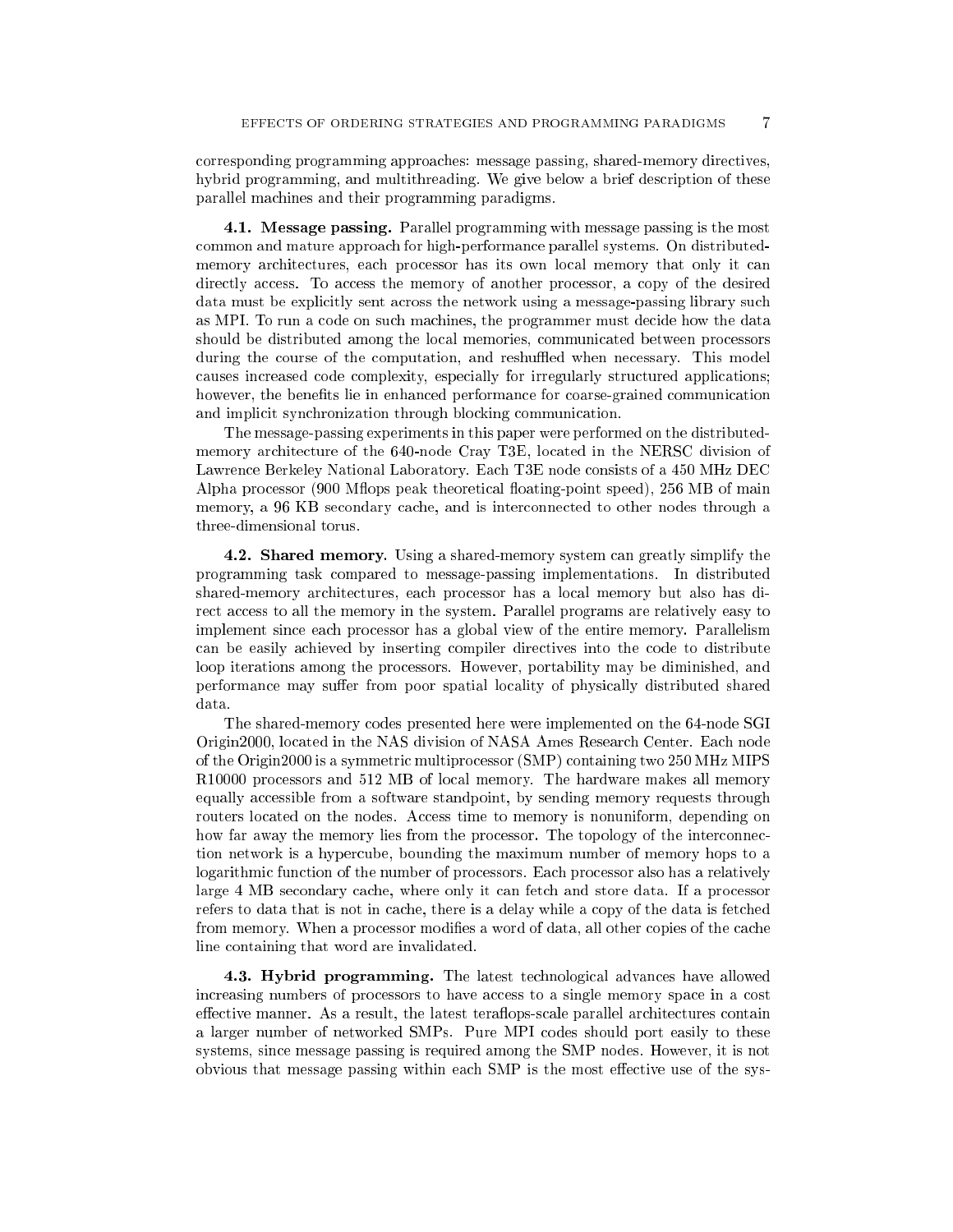tem. A recently proposed programming paradigm combines two layers of parallelism, by implementing OpenMP shared-memory codes within each SMP, while using MPI among the SMP clusters. This mixed programming strategy allows codes to potentially benefit from loop-level parallelism in addition to coarse-grained domain-level parallelism. Although the hybrid programming methodology may be the best mapping to the underlying architecture, it remains unclear whether the performance gains of this approach compensate for the increased programming complexity and the loss of portability.

The hybrid architecture used in our experiments is the IBM SP3 system, recently installed at the San Diego Supercomputing Center (SDSC). The machine contains 1,152 processors arranged as 144 SMP compute nodes. Each node is equipped with 4 GB of memory shared among its eight 222 MHz Power3 processors, and connected via a crossbar. The crossbar technology reduces bandwidth contention to main memory, compared to traditional shared-bus designs. Each Power3 CPU has an L1 (64 KB) cache which is 128-way set associative, and L2 (4 MB) cache which is four-way set associative with its own private cache bus. All the nodes are connected to each other via a switch interconnect using an omega-type topology. Currently, only four MPI tasks (out of the eight processors) are available within each SMP when using this fast switch. Thus, under the current conguration, the user is required to implement mixed mode programs to utilize all the processors. The next generation switch will alleviate this problem.

Hybrid programming may offer an advantage in systems where the MPI library is unoptimized due to software issues (such as a poorly implemented communication layer within an SMP) or hardware limitations (such as the current configuration of SP3's switch at SDSC). Hybrid codes may also benet from application which are well-suited to take advantage of shared-memory algorithms.

4.4. Multithreading. Multithreading has received considerable attention over the years as a promising way to hide memory latency in high-performance computers, while providing access to a large and uniform shared memory. Using multithreading to build commercial parallel computers is a new concept in contrast to the standard single-threaded microprocessors of traditional supercomputers. Such machines can potentially utilize substantially more of its processing power by tolerating memory latency and using low-level synchronization directives. Cray (formally Tera) has designed and built a state-of-the-art multithreaded computer called the MTA, which is especially well-suited for irregular and dynamic applications. Parallel programmability is considerably simplied since the user has a global view of the memory, and need not be concerned with the data layout.

The Cray MTA is a supercomputer installed about two years ago at SDSC. The MTA has a radically different architecture than current high-performance computer systems. Each 255 MHz processor has support for 128 hardware streams, where each stream includes a program counter and a set of 32 registers. One program thread can be assigned to each stream. The processor switches with no overhead among the active streams at every clock tick even if a thread is not blocked, while executing a pipelined instruction.

The uniform shared memory of the MTA is flat, and physically distributed across hundreds of banks that are connected through a three-dimensional toroidal network to the processors. All memory addresses are hashed by the hardware so that apparently adjacent words are actually distributed across different memory banks. Because of the hashing scheme, it is impossible for the programmer to control data placement. This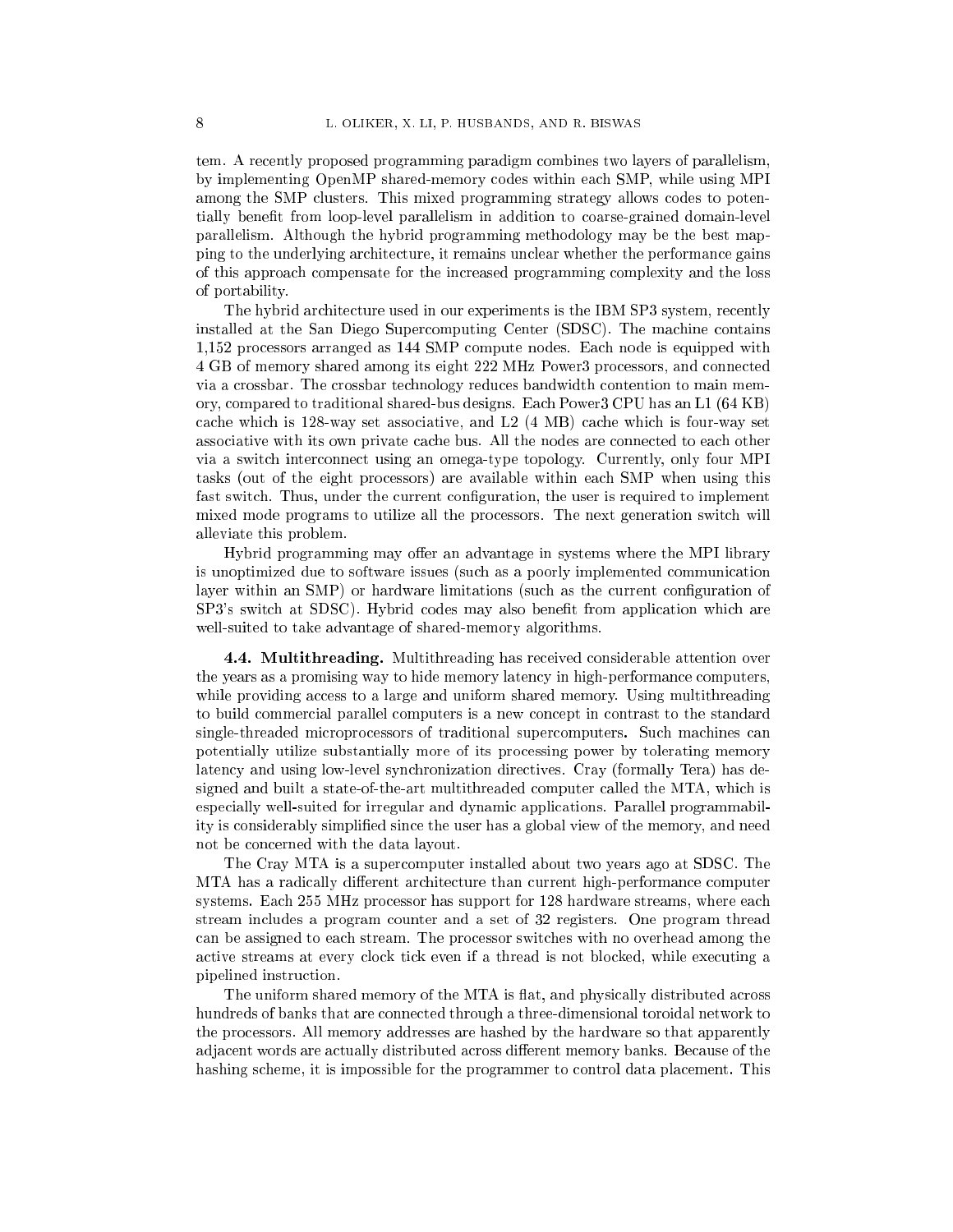enhances programmability compared to standard cache-based multiprocessor systems. Rather than using data caches to hide latency, the MTA processors use multithreading to tolerate latency. If a thread is waiting for its memory reference to complete, the processor executes instructions from other threads. Performance thus depends on having a large number of concurrent computation threads.

Lightweight synchronization among the threads is provided by the memory itself. Each word of physical memory contains a full-empty bit, which enables fast synchronization via load and store instructions without operating system intervention. Synchronization among threads may stall one of the threads, but not the processor on which the threads are running, since each processor may run many threads. Explicit load balancing across loops is also not required since the dynamic scheduling of work to threads provides the ability of keeping the processors saturated, even if different iterations require varying amounts of time to complete. Once a code has been written in the multithreaded model, no additional work is required to run it on multiple processors, since there is no difference between uni- and multiprocessor parallelism.

5. Experimental results. Our experimental test mesh consists of a two-dimensional Delaunay triangulation, generated by the Triangle [23] software package. The mesh is shaped like the letter "A", and contains  $661,054$  vertices and 1,313,099 triangles. The underlying matrix is assembled by assigning a random value in  $(0, 1)$  to each  $(i, j)$  entry corresponding to the vertex pair  $(v_i, v_j)$ , where  $1 \leq distance(v_i, v_j) \leq 3$ . All other off-diagonal entries were set to zero. This simulates a stencil computation where each vertex needs to communicate with its neighbors that are no more than three edge lengths away. The matrix is symmetric with its diagonal entries set to 40, which makes it diagonally dominant (and hence positive definite). This ensures that the CG algorithm converges successfully. The final sparse matrix  $A$  has approximately 39 entries per row and a total of 25,753,034 nonzeros. This sparsity is representative of matrices obtained from discretizing PDEs on three-dimensional meshes; however, the connectivity pattern will be different for three-dimensional problems. The CG algorithm converges in 13 iterations, with the unit vector as the right-hand side  $b$  and the zero vector as the initial guess for  $x$ . For our test matrix, the SPMV computation accounts for approximately 87% of the total number of floating-point operations within each CG iteration.

For the PCG experiments, the diagonal entries of the matrix were reduced to 10, thus no longer making it diagonally dominant and causing the original CG to fail. The PCG algorithm successfully converged in 10 iterations, given the modified matrix.

5.1. T3E implementation. In our experiments on the Cray T3E, we use the parallel SPMV and CG routines in Aztec [10], implemented using MPI. The matrix A is partitioned into blocks of rows, with each block assigned to one processor. The associated components of vectors <sup>x</sup> and b are distributed accordingly. Communication may be needed to transfer some components of x. For example, in  $y \leftarrow Ax$ , if  $y_i$  is updated on processor  $p_1$ ,  $A_{ij} \neq 0$ , and  $x_j$  is owned by processor  $p_2$ , then  $p_2$  must send  $x_j$  to  $p_1$ . In general, a processor may need more than one x-component from another processor. It is thus more efficient to combine several  $x$ -components into one message so that each processor sends no more than one message to another processor. This type of optimization can be performed in a pre-processing phase. The other two operations, AXPY and DOT in the CG algorithm, are easily parallelized: AXPY requires only local computations, whereas DOT requires a local sum followed by a global sum reduction.

Three routines within Aztec are of particular interest to us: AZ\_transform,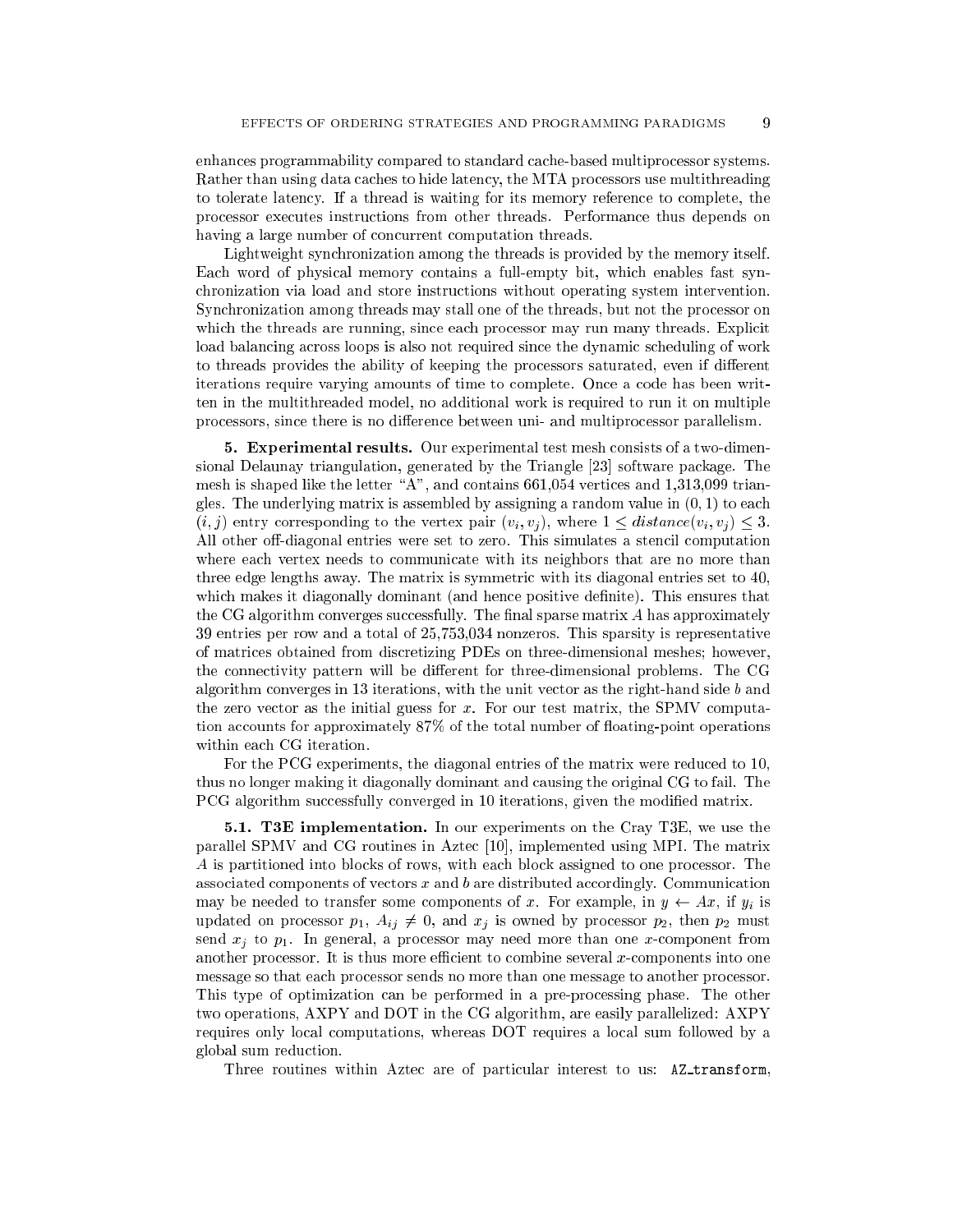which initializes the data structures and the communication schedule for SPMV, AZ matvec mult, which performs the matrix-vector multiply, and AZ cg, which solves a linear system using the CG algorithm. In Table 5.1, we report the runtimes of the AZ matvec mult and AZ cg routines on the T3E at NERSC. It was not possible to run our test problem on less than 8 processors of this machine due to memory constraints.

Table 5.1

Runtimes (in seconds) of  $AZ$  matvec mult (SPMV) and  $AZ$  cg (CG) using different orderings on the T3E.

|    | O R.IG         |             | <b>METIS</b>               |       | RCM            |       | S AW           |       |  |
|----|----------------|-------------|----------------------------|-------|----------------|-------|----------------|-------|--|
| Ρ  | <b>SPMV</b>    | $_{\rm CG}$ | <b>SPMV</b><br>$_{\rm CG}$ |       | SPMV           | CG    | <b>SPMV</b>    | CG    |  |
| 8  | 0.562          | 8.652       | 0.476                      | 7.662 | 0.381          | 6.185 | 0.171          | 2.916 |  |
| 16 | 0.325          | 5.093       | 0.268                      | 2.909 | 0.193          | 3.198 | 0.086          | 1.491 |  |
| 32 | 0.199          | 3.167       | 0.087                      | 1.468 | 0.095          | 1.662 | 0.044          | 0.795 |  |
| 64 | 0.119<br>1.929 |             | 0.056<br>0.961             |       | 0.882<br>0.045 |       | 0.028<br>0.462 |       |  |

Results show that for the key kernel routine AZ matvec mult, SAW is always about twice as fast as RCM. In turn, RCM is about 1.5 times faster than METIS on 16 or fewer processors, and about the same on 32 or more processors. Note that when using 32 or more processors, METIS is twice as fast as ORIG (the natural ordering from Triangle). For AZ cg, SAW is again about twice as fast as RCM. However, we do not see a clear advantage of RCM over METIS for this routine. Both RCM and METIS are twice as fast as ORIG on large number of processors. Finally, METIS, RCM, and SAW, all demonstrate excellent scalability (more than  $75\%$  efficiency) up to the 64 processors that were used for these experiments, but ORIG seems less scalable (only about  $56\%$  efficiency). As expected, there is a strong correlation between the performance of CG and the underlying SPMV for all test cases.

Table 5.2 shows the pre-processing times spent in AZ transform. The times for METIS, RCM, and SAW are comparable, and are usually an order of magnitude larger than the corresponding times for AZ matvec mult. The AZ transform times show some scalability up to 32 processors. However, for ORIG, the times are two to three orders larger, and show very little scalability. Clearly, the ORIG ordering is too inefficient and unacceptable on distributed-memory machines.

TABLE  $5.2$ Runtimes (in seconds) of AZ\_transform using different orderings on the T3E.

| P  | ORIG  | METIS | <b>RCM</b> | <b>SAW</b> |
|----|-------|-------|------------|------------|
| 8  | 504.2 | 2.829 | 2.370      | 2.023      |
| 16 | 547.9 | 1.455 | 1.330      | 1.157      |
| 32 | 333.7 | 0.840 | 0.864      | 0.804      |
| 64 | 150.0 | 0.422 | 0.776      | 0.537      |

The message-passing PCG experiments in this paper use the BlockSolve95 [12] software library, which is used for solving large, sparse linear systems on parallel platforms that support message-passing with MPI. Although Aztec is a powerful iterative library, it does not provide a global ILU(0) factorization routine. BlockSolve95 uses two matrix reordering schemes to achieve scalable performance. First, the graph is reduced by extracting cliques and identical nodes (i-nodes) in the sparse matrix structure, allowing for the use of higher-level BLAS. Next, the reduced graph is colored using an efficient parallel coloring heuristic  $[11]$ . Finally, vertices of the same color are grouped and ordered sequentially. As a result, during the triangular solves of the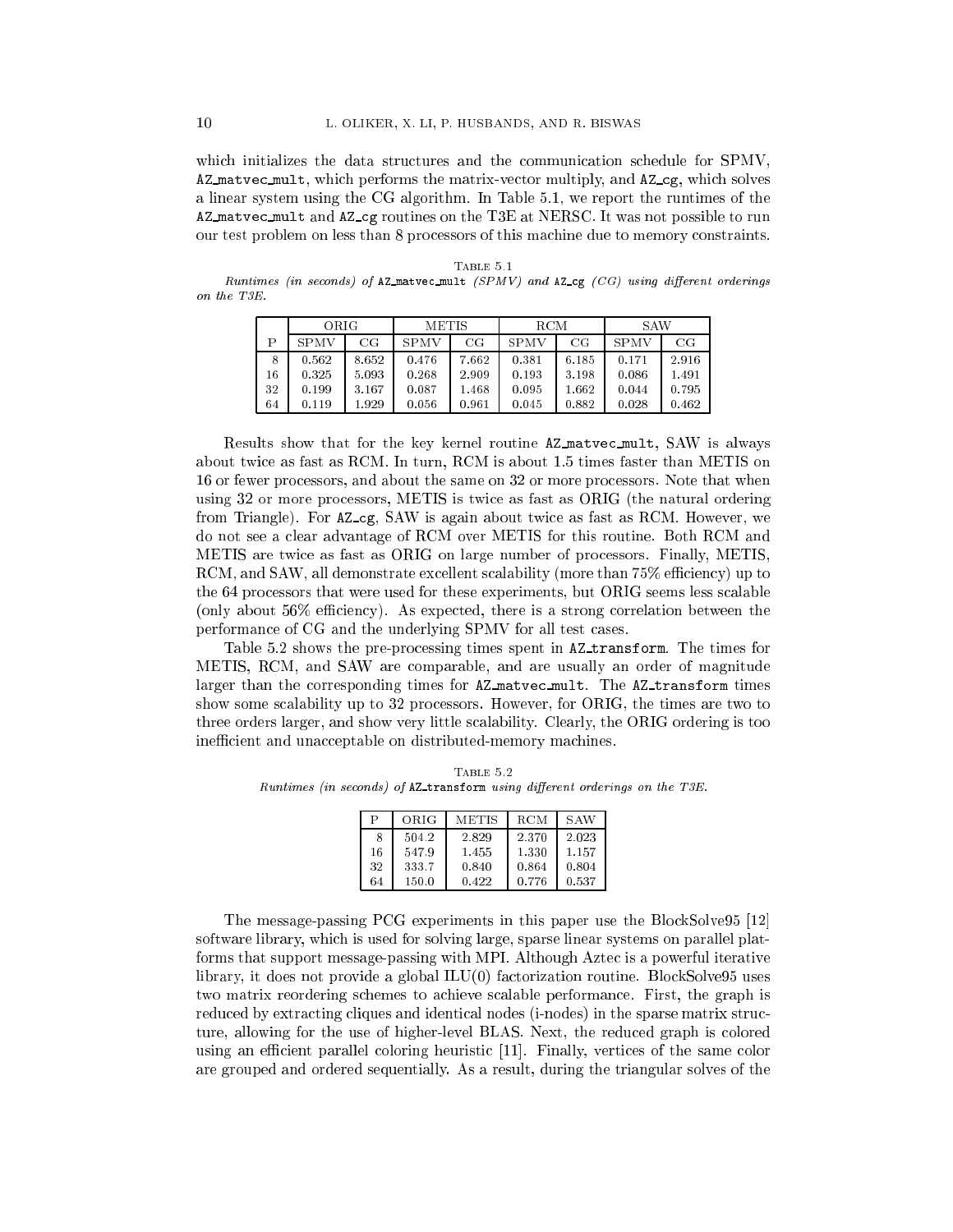PCG, the unknowns corresponding to these vertices can be solved for in parallel, after the updates from previous color groups have been performed. The number of colors in the graph therefore determines the number of parallel steps in the triangular solve. Since BlockSolve95 reorders the input matrix, we investigate what effect, if any, our ordering strategies have on the parallel performance of PCG.

Table 5.3 presents the runtimes of the triangular solve and the total PCG using various ordering strategies. Results clearly show that the initial ordering of the matrix plays a signicant role in PCG performance, even though the input matrix is further reordered by the BlockSolve95 library. Notice that the triangular solve procedure is responsible for the ma jority of PCG's computational overhead, and is also sensitive to the initial ordering. For the overall PCG runtime, SAW has a slight advantage over RCM and METIS; however, all three ordering schemes are about an order of magnitude faster than ORIG.

| BLE<br>Å. |  |  |
|-----------|--|--|
|-----------|--|--|

 $Runtimes$  (in seconds) for the triangular solve and the overall  $PCG$  using different orderings on the T3E.

|    | ORIG     |       | METIS           |       | RCM          |      | S AW     |      |  |
|----|----------|-------|-----------------|-------|--------------|------|----------|------|--|
| D  | TriSolve | PCG   | PCG<br>TriSolve |       | TriSolve     | PCG  | TriSolve | PCG  |  |
| 8  | 14.08    | 51.87 | 9.96            | 13.17 | 5.98         | 8.61 | 4.86     | 6.87 |  |
| 16 | 8.01     | 32.96 | 3.87            | 5.32  | 2.86         | 4.23 | 2.74     | 4.02 |  |
| 32 | 5.98     | 8.83  | 1.80            | 2.56  | 1.74         | 2.58 | 1.31     | 1.99 |  |
| 64 | 6.12     | 8.30  | 0.87<br>1.28    |       | 1.25<br>0.78 |      | 0.81     |      |  |

The BlockSolve95 graph coloring and ILU(0) matrix factorization times are presented in Table 5.4. The initial ordering of the matrix dramatically affects both these pre-processing steps, with SAW producing the best results. Notice from Tables 5.3 and 5.4 that the BlockSolve95 library shows scalable performance across all aspects of the PCG computation when intelligent ordering schemes are used.

## TABLE 5.4 Runtimes (in seconds) for BlockSolve95 graph coloring and matrix factorization using different orderings on the T3E.

|    | ORIG  |           | <b>METIS</b> |           |                    | <b>RCM</b> | S AW  |           |  |
|----|-------|-----------|--------------|-----------|--------------------|------------|-------|-----------|--|
| Þ  | Color | Factorize | Color        | Factorize | Color<br>Factorize |            | Color | Factorize |  |
| 8  | 16.68 | 339.94    | 48.41        | 107.20    | 37.87              | 82.53      | 33.93 | 75.31     |  |
| 16 | 75.63 | 283.71    | 20.00        | 46.90     | 19.01              | 40.02      | 17.05 | 37.22     |  |
| 32 | 46.96 | 128.30    | 10.01        | 23.26     | 9.59               | 20.19      | 8.76  | 19.79     |  |
| 64 | 28.08 | 82.63     | 5.01         | 11.41     | 5.39               | 10.48      | 4.64  | 9.57      |  |

To better understand the various partitioning and ordering algorithms, we have built a simple performance model to predict the parallel runtime of AZ matvec mult. First, using the T3E's hardware performance monitor, we collected the average number of cache misses per processor. This is reported in Table 5.5, and shows that SAW has the fewest number of cache misses. In comparison, RCM, METIS, and ORIG have between two and three times that number. Second, we gathered statistics on the average communication volume and the maximum number of messages per processor, both of which are also shown in Table 5.5. Notice that METIS transfers the least amount of data, whereas RCM has the fewest number of messages.

In our model, we estimate the total parallel runtime T as

$$
T=T_f+T_m+T_c,
$$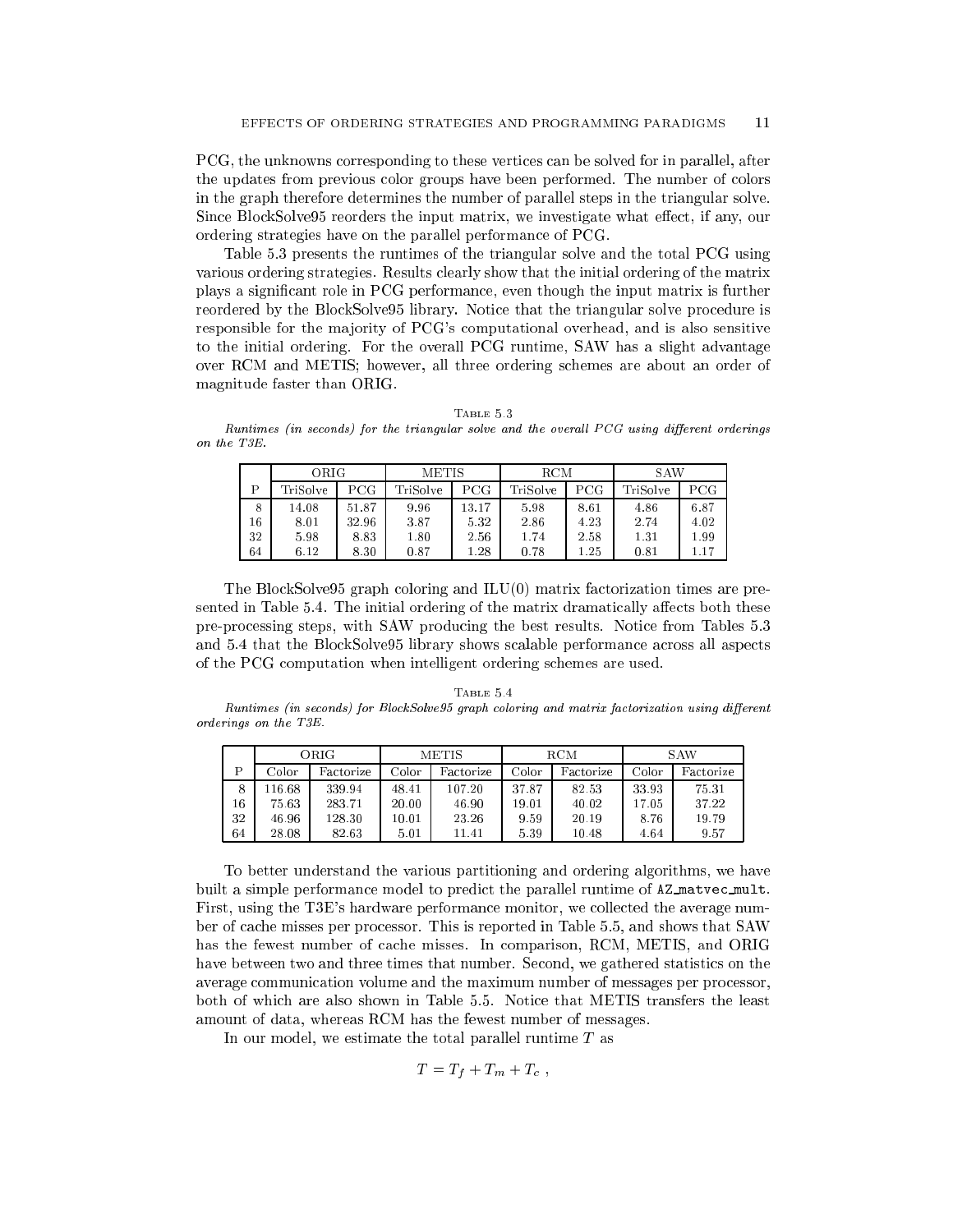|    |                                     | Avg. Cache Misses $(\times 10^6)$ |       |       | Avg. Comm. Vol. (in Mbytes) (Max. $\#$ Msgs) |          |            |               |  |  |
|----|-------------------------------------|-----------------------------------|-------|-------|----------------------------------------------|----------|------------|---------------|--|--|
| D  | ORIG-<br><b>METIS</b><br><b>RCM</b> |                                   | S AW  | ORIG  | <b>METIS</b>                                 |          | <b>SAW</b> |               |  |  |
| 8  | 3.684                               | 3.034                             | 3.749 | 2.004 | 3.228(7)                                     | 0.011(3) | 0.031(2)   | (6)<br>0.049  |  |  |
| 16 | 2.007                               | 1.330                             | 1.905 | 0.971 | 2.364(15)                                    | 0.011(4) | 0.032(2)   | 0.036<br>(9)  |  |  |
| 32 | 1.060                               | 0.658                             | 1.017 | 0.507 | 1.492(31)                                    | 0.009(5) | 0.032(2)   | 0.030(11)     |  |  |
| 64 | 0.601                               | 0.358                             | 0.515 | 0.290 | 0.828(63)                                    | 0.008(6) | 0.032(2)   | 0.023<br>(16) |  |  |

Table 5.5 Locality and communication statistics for AZ matvec mult. on the T3E.

where,  $T_f$ ,  $T_m$ , and  $T_c$  are the estimated per-processor times to perform floating-point operations, to service the cache misses, and to communicate the  $x$  vector. Given that a floating-point operation requires  $1/900$  microseconds and that each cache miss latency is 0.08 microseconds (both from T3E product documentation), and assuming that the MPI bandwidth and latency are 50 MB/second and 10 microseconds (both from measurement), respectively, we can estimate the total runtime based on the information in Table 5.5.

|  | Predicted runtimes (in seconds) for AZ_matvec_mult (SPMV) on the T3E. The fraction of the               |  |  |  |  |
|--|---------------------------------------------------------------------------------------------------------|--|--|--|--|
|  | total time spent servicing cache misses is also shown. In the column of total time $T$ , the percentage |  |  |  |  |
|  | deviation from the measured time is given in parenthesis.                                               |  |  |  |  |

 $T_{ADID}$  $E$  $B$ 

|    | ORIG-               |                         | <b>METIS</b>           |                 | RCM                 |                 | S AW                |                 |  |
|----|---------------------|-------------------------|------------------------|-----------------|---------------------|-----------------|---------------------|-----------------|--|
| D  | $T$ (dev.)          | $T_m$<br>$\overline{ }$ | $(\text{dev.})$<br>T ( | $\frac{T_m}{T}$ | $T$ (dev.)          | $\frac{T_m}{T}$ | (dev.)<br>T         | $\frac{T_m}{T}$ |  |
| 8  | $0.367 (-35%)$      | 0.80                    | $0.250$ ( $-47\%$ )    | 0.97            | $0.308(-19%)$       | 0.97            | $(-1%)$<br>0.169    | 0.95            |  |
| 16 | $0.212$ ( $35\%$ )  | 0.76                    | $0.110 (-58%)$         | 0.96            | $0.157$ ( $-19\%$ ) | 0.97            | (-5%)<br>0.082      | 0.94            |  |
| 32 | $0.117(-41%)$       | 0.72                    | $0.055(-37%)$          | 0.96            | $0.084$ ( $-12\%$ ) | 0.97            | $(.2\%)$<br>0.043   | 0.94            |  |
| 64 | $0.067$ ( $-44\%$ ) | 0.72                    | $0.030$ ( $-46\%$ )    | 0.96            | $(.5\%)$<br>0.043   | 0.96            | $0.025$ ( $-12\%$ ) | 0.93            |  |

Table 5.6 shows the predicted total time T and the ratio  $T_m/T$ .  $T_f$  is comparatively negligible (consistently less than 5% of  $T$ ) for all ordering strategies and processor sets.  $T_c$  is 18-27% of T for ORIG, but less than 3% of T for METIS, RCM, and SAW. In parenthesis, we also give the percentage deviation of T from the measured experimental runtime (that are reported in Table 5.1). The maximum deviation from the measured runtimes is  $-58\%$ , which gives us a fair degree of confidence in our model. The results in Table 5.6 clearly indicate that servicing the cache misses is extremely expensive and requires more than 93% of the total time for METIS, RCM, and SAW, and 72-80% for ORIG (which has relatively more communication). Although SAW and RCM both incur more communication than METIS (in terms of the average message volume as shown in Table 5.5), their total runtimes are significantly less. This illustrates that for our combination of applications and architectures, improving cache reuse can be more important than reducing interprocessor communication.

5.2. Origin2000 implementation. This version of the parallel CG code was written using SGI's native pragma directives, which create IRIX threads. A rewrite to OpenMP would require minimal programming effort but has not been done at this time. Each processor is assigned an equal number of rows in the matrix. The parallel SPMV and AXPY routines do not require explicit synchronizations, since they do not contain concurrent writes. Global reduction operations are required for DOT and the convergence tests. Two basic implementation approaches described below were taken.

The FLATMEM strategy naively assumes that the Origin2000 is a flat sharedmemory machine. Arrays are not explicitly distributed among the processors, and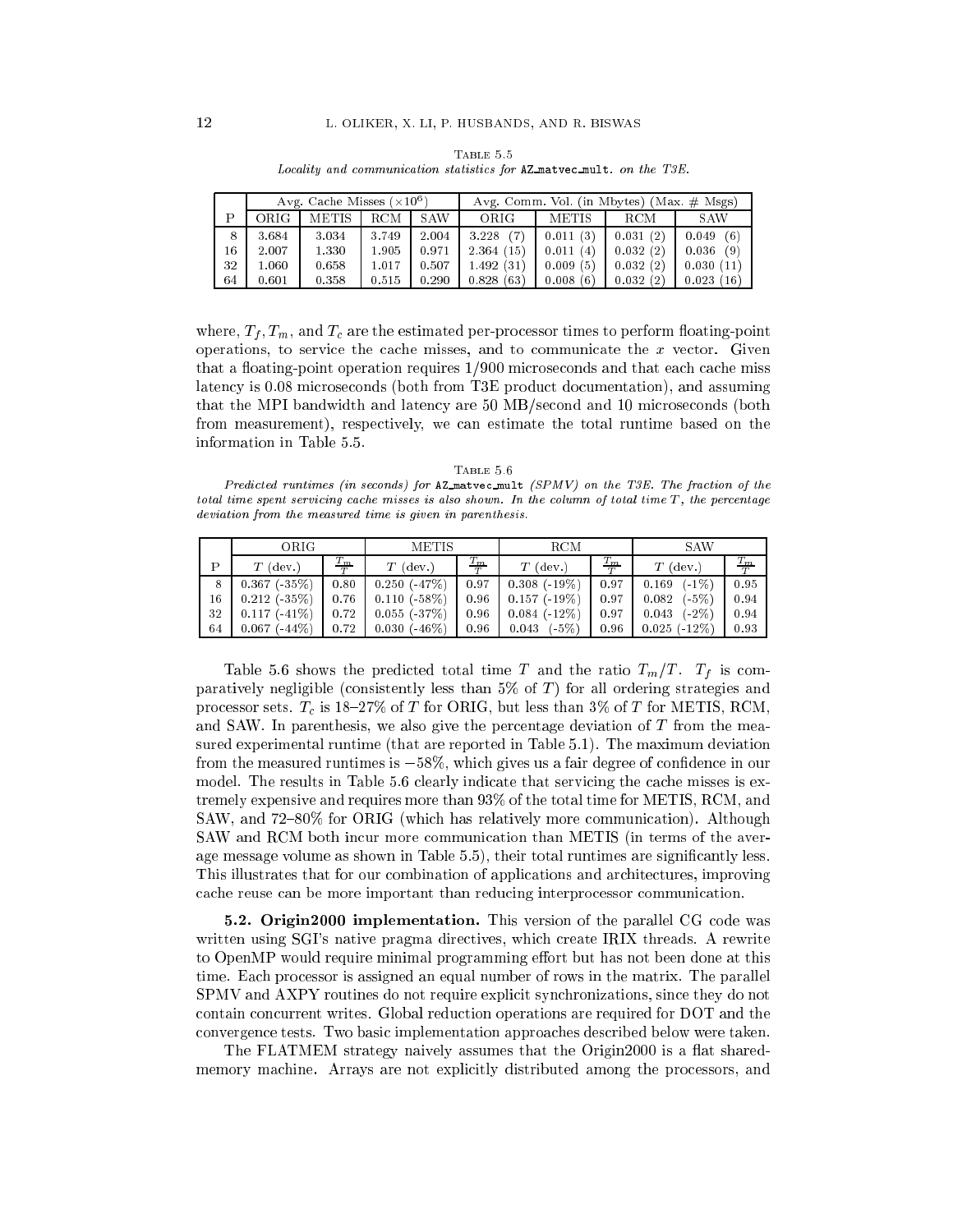non-local data requests are handled by the cache coherent hardware. Alternatively, the CC-NUMA strategy addresses the underlying distributed-memory nature of the machine by performing an initial data distribution. Sections of the sparse matrix are appropriately mapped onto the memories of their corresponding processors using the default "first touch" data distribution policy of the Origin2000. The computational kernels of both the FLATMEM and CC-NUMA implementations are identical, and simpler to implement than the MPI version. Table 5.7 shows the SPMV and CG runtimes using both approaches with the ORIG, RCM, and SAW orderings of the mesh. We also present the runtime of CG using an MPI implementation on the Origin2000 with the SAW ordering, as a basis for comparison.

| I'ABLE. |  |
|---------|--|
|         |  |

Runtimes (in seconds) of CG for different orderings running in FLATMEM and CC-NUMA modes on the Origin2000. The CG runtimes for an MPI implementation on the Origin2000 with the SAW ordering is also given for comparison.

|                |        | <b>FLATMEM</b> |            |        | <b>CC-NUMA</b> |            |            |  |  |
|----------------|--------|----------------|------------|--------|----------------|------------|------------|--|--|
| P              | ORIG   | RCM            | <b>SAW</b> | ORIG   | RCM            | <b>SAW</b> | <b>SAW</b> |  |  |
|                | 46.911 | 37.183         | 36.791     | 46.911 | 37.183         | 36.791     |            |  |  |
| $\overline{2}$ | 28.055 | 21.867         | 21.772     | 27.053 | 21.454         | 21.229     | 23.145     |  |  |
| 4              | 30.637 | 25.350         | 24.751     | 17.608 | 10.651         | 10.593     | 7.880      |  |  |
| 8              | 16.836 | 14.431         | 14.121     | 9.824  | 5.575          | 5.516      | 3.815      |  |  |
| 16             | 16.348 | 15.516         | 15.548     | 6.205  | 2.845          | 2.872      | 1.926      |  |  |
| 32             | 16.653 | 15.350         | 15.423     | 3.584  | 1.548          | 1.514      | 1.075      |  |  |
| 64             | 10.809 | 7.782          | 8.450      | 2.365  | 0.885          | 0.848      | 0.905      |  |  |

Observe that the CC-NUMA implementation shows signicant performance gains over FLATMEM. This is expected since the Origin2000 is a distributed-memory system, and therefore should be treated as such. As the number of processors increases, the runtime difference between the two approaches becomes more dramatic, achieving an order of magnitude improvement when using more than 16 processors. Proper data distribution becomes increasingly important for larger numbers of processors since the corresponding communication overhead grows nonuniformly. Within the CC-NUMA approach, the RCM and SAW ordering schemes dramatically reduce the runtimes compared to ORIG, indicating that an intelligent ordering algorithm is necessary to achieve good performance and scalability on distributed shared-memory systems. There is little difference in parallel performance between RCM and SAW because both ordering techniques reduce the number of secondary cache misses and the non-local memory references of the processors. Recall however that on the T3E, SAW was about twice as fast as RCM. This discrepancy in performance is probably due to the larger cache size of the Origin2000 that reduces the beneficial effects of smart ordering.

The last two columns of Table 5.7 compare the CC-NUMA and MPI implementations of CG on the Origin2000 using the SAW ordering. Notice that the runtimes are very similar, even though the programming methodologies of these two approaches are quite different. These results indicate that for this class of applications, it is possible to achieve message passing performance using shared-memory constructs, through careful data ordering and distribution.

A shared-memory version of PCG is currently unavailable, and is not considered in this paper. An efficient implementation would require a CC-NUMA approach with similar algorithmic designs to those used in the BlockSolve95 library, including graph dependency analysis and matrix reordering. As we have shown in this section and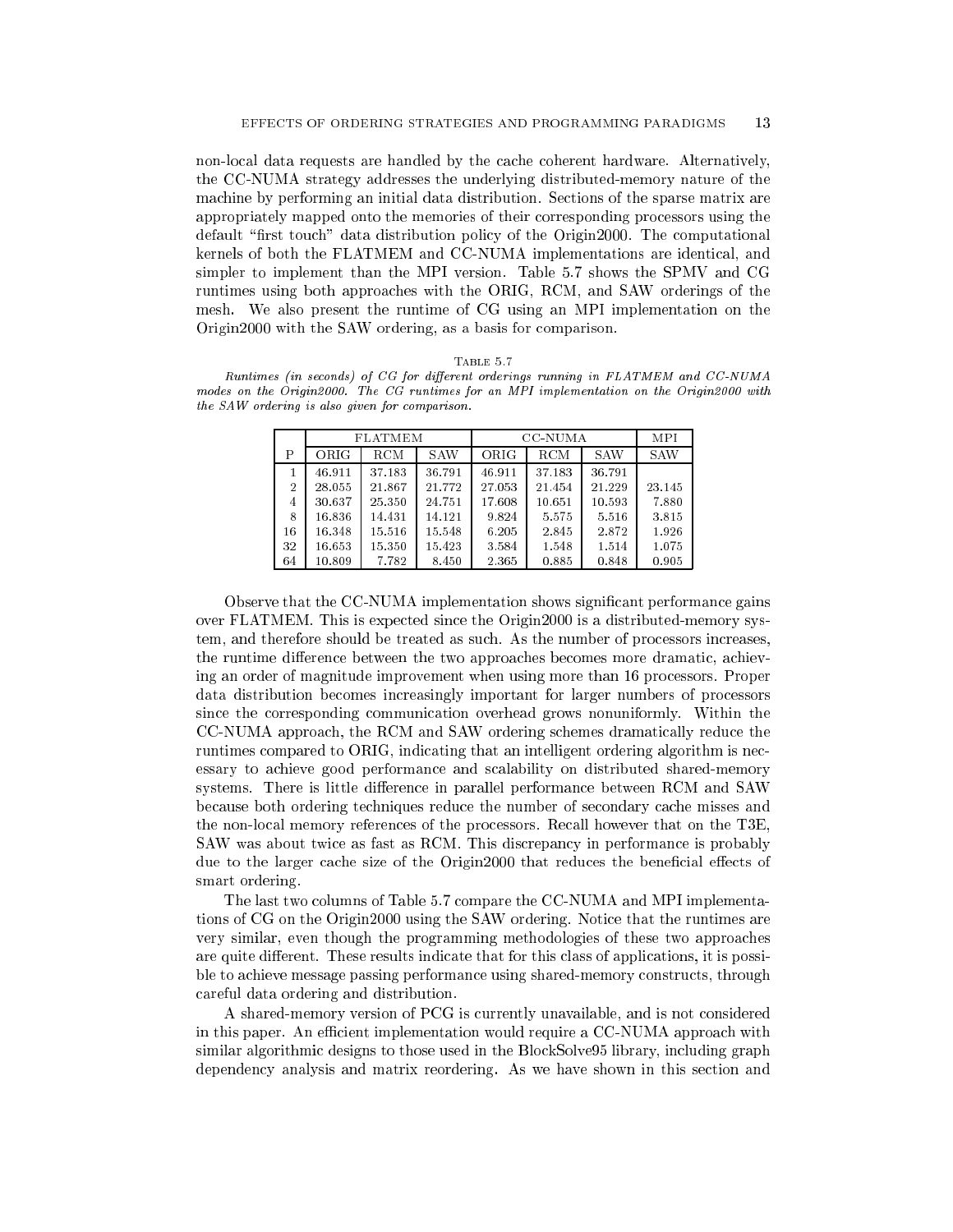in previous work [16], a simplied FLATMEM strategy produces poor results for irregularly structured problems, and would not be suitable for PCG.

5.3. SP3 implementation. For the hybrid implementation of the CG algorithm on the IBM SP3, we started with the Aztec MPI library [10] and incrementally added OpenMP parallelization directives. Through the use of profiling, the key loop nests responsible for significant portions of the overall execution were identified. A naive parallelization of all loops can be counterproductive since the overhead of OpenMP can exceed the savings in execution time. Some reorganization of the code, including the use of temporary variables, was necessary to preserve correctness. In all, eight Aztec loops were parallelized with OpenMP directives, the most important being the SPMV routine. To achieve the best possible OpenMP performance, dense vector operations were performed with the threaded vendor-optimized BLAS from ESSL.

| $\mathbf P$    | Nodes                   | Tasks          | Threads        | ORIG      | <b>METIS</b> | $\mathop{\mathrm{RCM}}$ | <b>SAW</b> | METIS+SAW |
|----------------|-------------------------|----------------|----------------|-----------|--------------|-------------------------|------------|-----------|
| $\overline{4}$ | $\mathbf{1}$            | $\mathbf{1}$   | $\overline{4}$ | 6.470     |              | 3.561                   | $3.244\,$  |           |
|                | $\mathbf{1}$            | $\,2$          | $\overline{2}$ | 6.848     | 4.968        | 3.294                   | 3.017      | 2.990     |
|                | 1                       | $\overline{4}$ | $\mathbf{1}$   | $7.26\,2$ | 3.994        | 3.192                   | 2.919      | 2.905     |
|                | $\overline{\mathbf{2}}$ | $\,1$          | $\sqrt{2}$     | 6.928     | 4.804        | 3.255                   | 2.962      | 2.921     |
|                | $\overline{2}$          | $\overline{2}$ | $\mathbf{1}$   | 7.656     | 3.881        | 3.136                   | 2.829      | 2.805     |
|                | $\overline{4}$          | $\mathbf{1}$   | $\mathbf{1}$   | 7.278     | 3.871        | 3.108                   | 2.803      | 2.772     |
| 8              | $\mathbf{1}$            | $\overline{1}$ | $\overline{8}$ | 4.388     |              | 2.162                   | 1.998      |           |
|                | $\mathbf{1}$            | $\,2$          | $\overline{4}$ | 4.995     | 2.929        | 1.992                   | 1.879      | 1.841     |
|                | $\mathbf{1}$            | $\overline{4}$ | $\sqrt{2}$     | 6.038     | 2.426        | 1.930                   | 1.812      | 1.781     |
|                | $\overline{\mathbf{2}}$ | $\mathbf{1}$   | $\overline{4}$ | 4.858     | 2.768        | 1.858                   | 1.716      | 1.675     |
|                | $\overline{\mathbf{2}}$ | $\overline{2}$ | $\overline{2}$ | 5.955     | 2.234        | 1.759                   | 1.620      | 1.589     |
|                | $\overline{\mathbf{2}}$ | $\overline{4}$ | $\mathbf{1}$   | 6.141     | 1.891        | 1.758                   | 1.595      | 1.575     |
|                | $\overline{4}$          | $\mathbf{1}$   | $\sqrt{2}$     | 5.301     | 2.123        | 1.733                   | 1.568      | 1.530     |
|                | $\overline{4}$          | $\sqrt{2}$     | $\mathbf{1}$   | 6.044     | 1.806        | 1.687                   | 1.506      | 1.494     |
|                | 8                       | $\mathbf{1}$   | 1              | 5.550     | 1.774        | 1.687                   | 1.511      | 1.453     |
| 16             | $\overline{2}$          | $\overline{1}$ | $\overline{8}$ | 3.375     | 1.926        | 1.217                   | 1.139      | 1.118     |
|                | $\sqrt{2}$              | $\,2$          | $\overline{4}$ | 4.125     | 1.366        | 1.071                   | 1.018      | 0.992     |
|                | $\overline{2}$          | $\overline{4}$ | $\overline{2}$ | 4.782     | 1.472        | 1.084                   | 1.019      | 1.006     |
|                | $\overline{4}$          | $\mathbf 1$    | $\overline{4}$ | 3.684     | 1.261        | 0.987                   | 0.925      | 0.897     |
|                | $\overline{4}$          | $\,2$          | $\sqrt{2}$     | 4.527     | 1.078        | 0.985                   | 0.894      | 0.884     |
|                | $\overline{4}$          | $\overline{4}$ | $\mathbf{1}$   | 5.186     | 0.965        | 0.986                   | 0.914      | 0.902     |
|                | $\bf 8$                 | 1              | $\overline{2}$ | 4.153     | 1.057        | 0.960                   | 0.892      | 0.847     |
|                | $\bf 8$                 | $\,2$          | $\mathbf{1}$   | 4.539     | 0.905        | 0.926                   | 0.842      | 0.828     |
| 32             | $\overline{4}$          | $\overline{1}$ | $\overline{8}$ | 2.973     | 0.870        | 0.651                   | 0.678      | 0.617     |
|                | $\overline{4}$          | $\,2$          | $\overline{4}$ | 3.608     | 0.709        | 0.618                   | 0.593      | 0.581     |
|                | $\overline{4}$          | $\overline{4}$ | $\overline{2}$ | 4.067     | 0.723        | 1.120                   | 0.680      | 0.649     |
|                | $\bf 8$                 | $\mathbf{1}$   | $\overline{4}$ | 3.325     | 0.628        | 0.590                   | 0.529      | 0.506     |
|                | 8                       | $\,2$          | $\overline{2}$ | 3.801     | 0.587        | 0.592                   | 0.560      | 0.545     |
|                | 8                       | $\overline{4}$ | $\mathbf{1}$   | 4.267     | 0.586        | 0.607                   | 0.580      | 0.569     |
| 64             | $\overline{8}$          | $\overline{1}$ | $\overline{8}$ | 2.992     | 0.473        | 0.391                   | 0.390      | 0.372     |
|                | $\bf8$                  | $\,2$          | $\overline{4}$ | 3.557     | 0.452        | 0.690                   | 0.442      | 0.407     |
|                | 8                       | $\overline{4}$ | $\overline{2}$ | 3.963     | 0.466        | 0.798                   | 0.495      | 0.460     |

TABLE 5.8 Runtimes (in seconds) of CG using different orderings on the SP3.

Table 5.8 shows the results of the hybrid CG implementation on the SP3, for varying numbers of SMP nodes, MPI tasks, and OpenMP threads. In addition to the ORIG, METIS, RCM, and SAW orderings, we present a new hybrid partitioning/linearization scheme comprised of METIS+SAW. Since METIS [13] is well-suited for minimizing interprocessor communication and SAW [8] has been demonstrated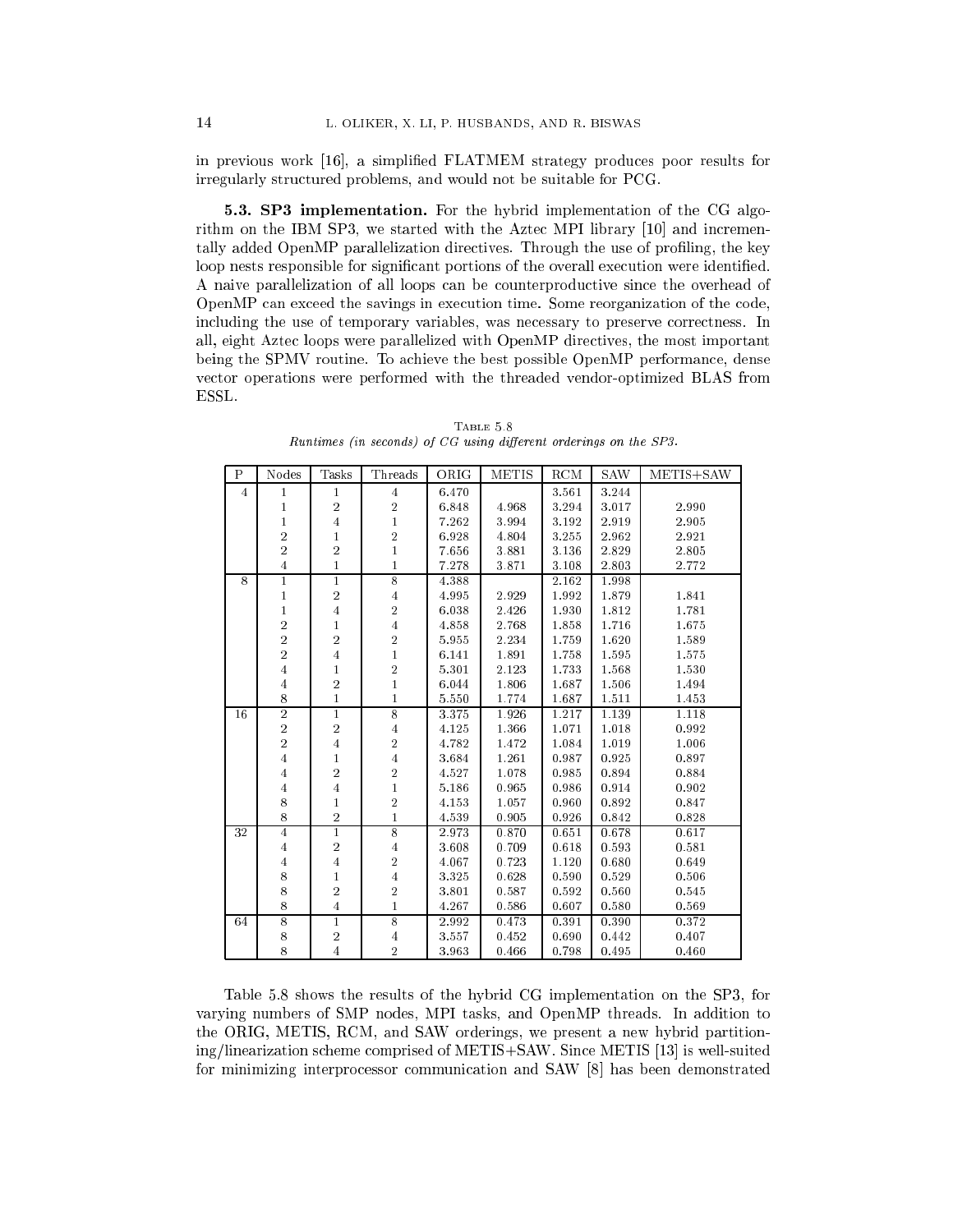to enhance cache locality, combining these two approaches is a potentially promising strategy for hybrid architectures. First, the graph is partitioned into the appropriate number of MPI tasks using METIS. Next, a SAW linearization is applied to each individual subdomain in parallel. Thus, when multiple OpenMP threads process their assigned submatrix, the SAW reordering should improve each processor's cache performance and reduce false sharing.

Notice that when there is only one SMP node and one MPI task (as in  $\{1,1,4\}$ ) and  $\{1,1,8\}$ <sup>1</sup>, the CG code is effectively parallelized using only OpenMP; thus, timings are not presented for the corresponding METIS and METIS+SAW entries. The performance trends are very similar to the  $CC-NUMA$  results in  $\S5.2$  where the SAW ordering gave the best runtimes. Similarly, when the number of OpenMP threads is one, the parallelization is purely MPI based. Recall from  $\S 4.3$  that due to limitations in the current switch architecture of the SDSC's SP3, the maximum number of MPI tasks is limited to four on each SMP, and hybrid programming is required to use all the available processors.

The performance of the ordering schemes averaged across all combinations of nodes, tasks, and threads from best to worst are: METIS+SAW, SAW, RCM, METIS, and ORIG. The METIS+SAW strategy consistently outperforms all others; however as was shown in  $\S 5.1$ , cache behavior is significantly more important than interprocessor communication for our application. As a result, there is no significant performance difference between the hybrid  $METIS+SAW$  strategy and the pure SAW linearization. Nonetheless, we expect algorithms with higher communication requirements to bene fit from this dual partitioning/ordering approach. This will be the subject of future research. Overall, these results show that intelligent ordering schemes are extremely important for efficient sparse matrix computations regardless of whether the programming paradigm is OpenMP, MPI, or a combination of both.

To compare hybrid versus pure MPI performance, first examine the METIS+SAW column since it gives the best CG runtimes. Each processor set shows differing results. For example, on 16 processors, the fastest CG implementation is for  $\{8,2,1\}$ , meaning no OpenMP parallelization is triggered. However, on 32 processors,  $\{8,1,4\}$  is the fastest, outperforming  $\{8,4,1\}$ . Finally, on 64 processors, using the maximum number of OpenMP threads, as in  $\{8,1,8\}$ , gives the best results. Within each processor set, varying the number of tasks and threads does not result in a signicant performance difference. Overall, the hybrid implementation offers no noticeable advantage. This is true for the other ordering schemes as well, as is evident from Table 5.8. However, since the hybrid paradigm increases programming complexity and adversely affects portability, we conclude that for running iterative sparse solvers on clusters of SMPs, a pure MPI implementation is a more effective strategy. Similar conclusions have been drawn in recent work by other researchers [3, 9].

For the same reasons as mentioned in  $\S 5.2$ , a hybrid PCG implementation is not considered in this paper, and will be the sub ject of future work.

The results in  $\S 5.1$ , 5.2, and here, show that if the underlying computation undergoes dynamic mesh adaptation, a new reordering would be required each time the mesh evolved for efficient parallel performance. In addition, once an ordering was computed for the newly-adapted mesh, a remapping phase would be necessary to appropriately redistribute the corresponding submatrix onto the processors. These processes preserve the computational load balance and maintain good cache locality for adaptive applications. Unfortunately, a signicant overhead is generally associated

<sup>&</sup>lt;sup>1</sup>The tuple  $\{x, y, z\}$  denotes  $\{SMP \text{ nodes}, MPI \text{ tasks}, OpenMP \text{ threads}\}.$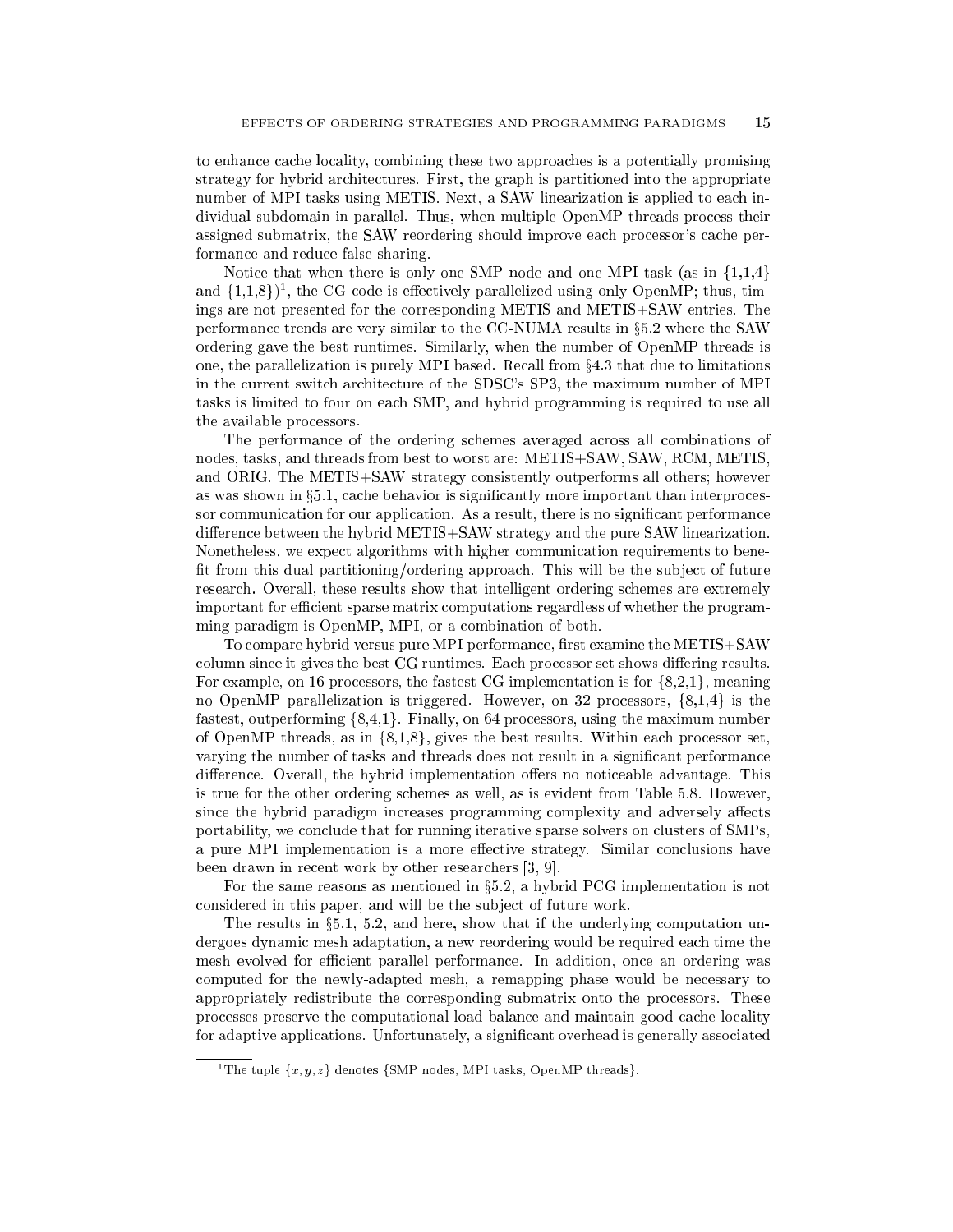with these rebalancing phases [15, 16, 22]. The CC-NUMA and MPI+OpenMP strategies would thus be comparable to an MPI implementation, requiring similar amounts of programming effort and rebalancing overheads. The major difference would be the use of a shared address space (global on an Origin2000, local within a node on a SP3) instead of explicit message-passing calls for interprocessor communication.

**5.4. MTA implementation.** The multithreaded implementation of CG on the Cray MTA is straightforward, requiring only compiler directives. Since the data structures are dynamically allocated pointers, special pragma assertions were used to indicate that there are no loop-carried dependencies. The compiler was thus able to automatically parallelize the appropriate loop segments. Load balancing is implicitly handled by the operating system which dynamically assigns rows to threads. The reduction operations for DOT and the convergence test were handled automatically as well. Otherwise, special synchronization constructs were not required since there are no other possible race conditions in the multithreaded CG. It is important to highlight that no special ordering was necessary to achieve good parallel performance.

Results using 60 streams per processor are presented in Table 5.9. Both CG and the underlying SPMV achieve high scalability of over 90% using the ORIG ordering. This indicates that there is enough thread and instruction level parallelism in CG to tolerate the relatively high overhead of memory access. There is a slight drop in performance between four and eight processors. As we increase the number of processors, the number of active threads increases proportionately while the runtimes become very small. As a result, a greater percentage of the overall time is spent on thread management, causing a decrease in efficiency. Notice that the SAW ordering does not signicantly change the performance of CG on this cache-less architecture. Thus, the programming and runtime overheads associated with partitioning/linearization schemes are not required on this platform. Furthermore, reordering and remapping are not required even if the underlying mesh undergoes adaptation. This saves both the computational resources and the programming overhead of rebalancing the mesh in an adaptive environment. Thus, the MTA has a distinct advantage over distributedmemory systems for this class of applications.

| TABLE 5.9                                                            |  |  |  |  |  |  |  |  |  |  |  |
|----------------------------------------------------------------------|--|--|--|--|--|--|--|--|--|--|--|
| Runtimes (in seconds) for the original and SAW orderings on the MTA. |  |  |  |  |  |  |  |  |  |  |  |

|                | ORIG        |             | S AW        |
|----------------|-------------|-------------|-------------|
| $\mathbf{P}$   | <b>SPMV</b> | $_{\rm CG}$ | $_{\rm CG}$ |
|                | 0.378       | 9.86        | 9.74        |
| $\overline{2}$ | 0.189       | 5.02        | 5.01        |
| 4              | 0.095       | 2.53        | 2.64        |
| 8              | 0.051       | 1.35        | 1.36        |

For the MTA implementation of PCG, we developed a multithreaded version of the lower and upper triangular solves (see Fig. 2.3). Matrix factorization times are not reported since it is performed only once outside the inner loop. Our multithreaded strategy uses low-level locks to effectively perform an on-the-fly dependency analysis. Recall that to compute the lower triangular solve  $Lx = b$ , the solution of  $x_i$  depends on all  $x_j$ ,  $j < i$ , unless  $l_{ij} = 0$ . First, synchronization locks are applied to all  $x_j, j = 1, 2, \ldots, n$ , to guarantee correct dependency behavior. Threads are then dynamically assigned to solve for each  $x_i$ . If a given  $x_i$  has a dependency on  $x_j$ which has not yet been computed, the attempt to access the blocked memory address of  $x_i$  will cause the thread responsible for processing  $x_i$  to be temporarily put to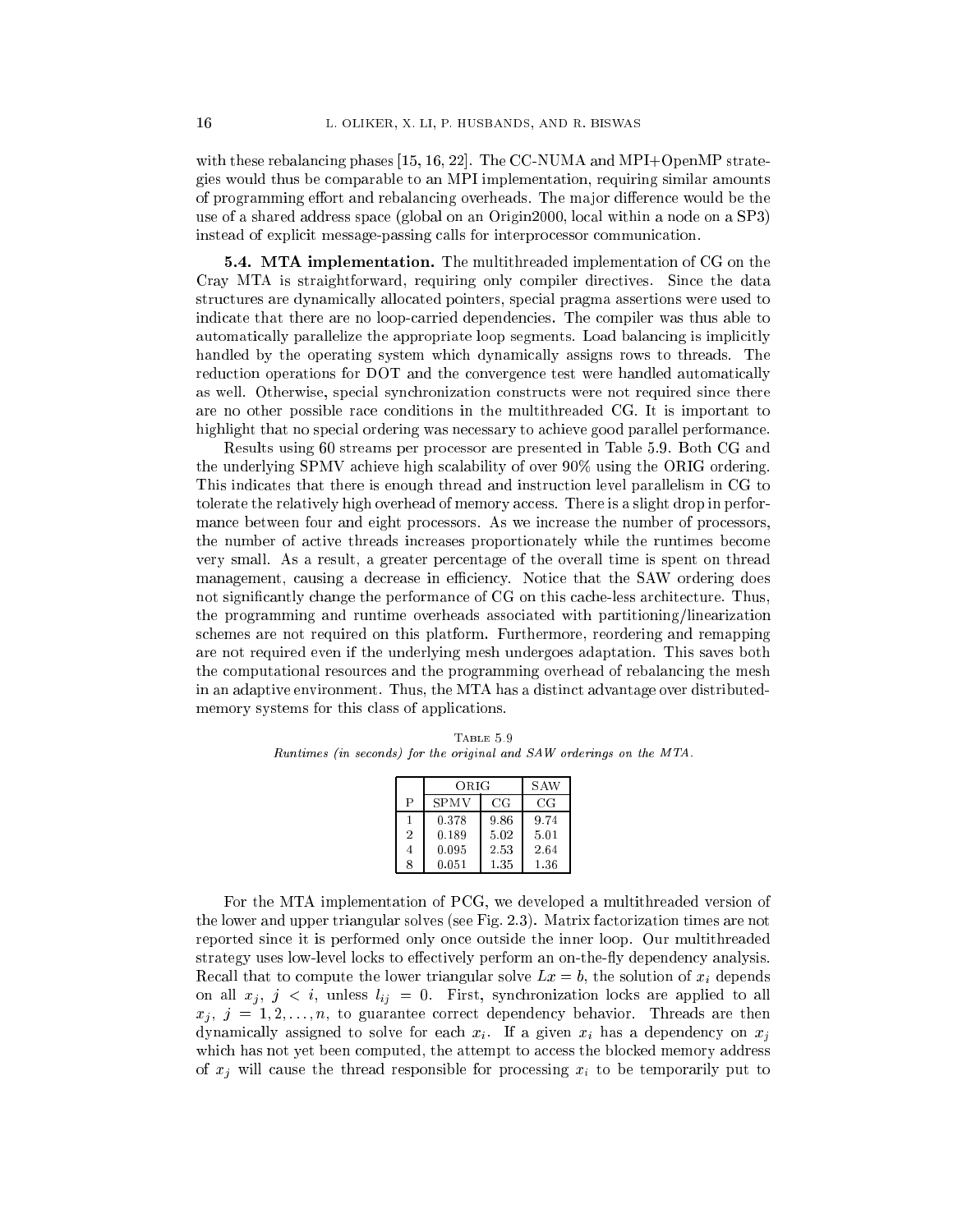sleep. Once a thread successfully solves for  $x_j$ , the synchronization lock on that variable is released, causing the runtime system to wake all blocked threads waiting to access the memory address of  $x_j$ . Subsequent attempts to access that variable will no longer cause active threads to become blocked. The lightweight synchronization of the MTA allows locks to be effectively used at such a fine granularity. Notice that the multithreaded version of triangular solve is dramatically less complex than the BlockSolve95 implementation described in §5.1, which required advanced graph dependency analysis and matrix reordering to achieve high parallelism.

Table 5.10 Runtimes (in seconds) for the triangular solve and the overall  $PCG$  on the MTA.

|                | TriSolve | PCG   |
|----------------|----------|-------|
|                | 71.98    | 80.34 |
| $\overline{2}$ | 45.74    | 50.02 |
| 4              | 26.94    | 29.18 |
| 8              | 16.04    | 17.29 |

Table 5.10 presents the performance of PCG with the ORIG ordering on the MTA, again using 60 streams. Observe that the triangular solve is responsible for most of the computational overhead, and achieved a speedup of approximately 4.5X on eight processors. This limited scalability is due to the lack of available thread level parallelism in our dynamic dependency scheme. A large fraction of the computational threads were blocked at any given time, preventing a full saturation of the MTA processors. Subsequent attempts to optimize the multithreaded code by increasing the number of streams and using more sophisticated orderings strategies caused the MTA to crash due to limitations in its current system software<sup>2</sup> . We plan to revisit the multithreaded PCG once a more mature runtime system becomes available on the MTA. It would also be interesting to continue our experiments as more processors are added to the system.

6. Summary and conclusions. In this paper, we examined the performance of and the programming effort required for the Conjugate Gradient  $(CG)$  sparse iterative solver on four leading parallel platforms using their corresponding programming approaches: message passing, shared-memory directives, hybrid programming, and multithreading.

Parallel programming with message passing is the most common and mature approach for high-performance systems. The MPI version of CG on the Cray T3E used the Aztec [10] library. We compared the parallel performance after ordering the sparse matrix using reverse Cuthill-McKee (RCM) [4], self-avoiding walk (SAW) [8], and the METIS partitioner [13]. Results showed that all three schemes greatly improve the parallel performance of CG compared to the naive natural ordering. In addition, we demonstrated that traditional graph partitioners, which focus on minimizing edge cuts, are not necessarily the best tools for partitioning sparse matrices on multiprocessor systems. Using RCM or SAW as an ordering/partitioning strategy results in a faster CG than METIS, due to better cache reuse. A performance model was also presented which predicts the expected sparse matrix-vector multiply (SPMV) runtime as a function of both cache misses and communication overhead. Within each CG iteration, the SPMV is usually the most expensive operation.

<sup>2</sup>We were requested by the MTA system administrator at SDSC to postpone running our PCG code until the system software error could be isolated and corrected.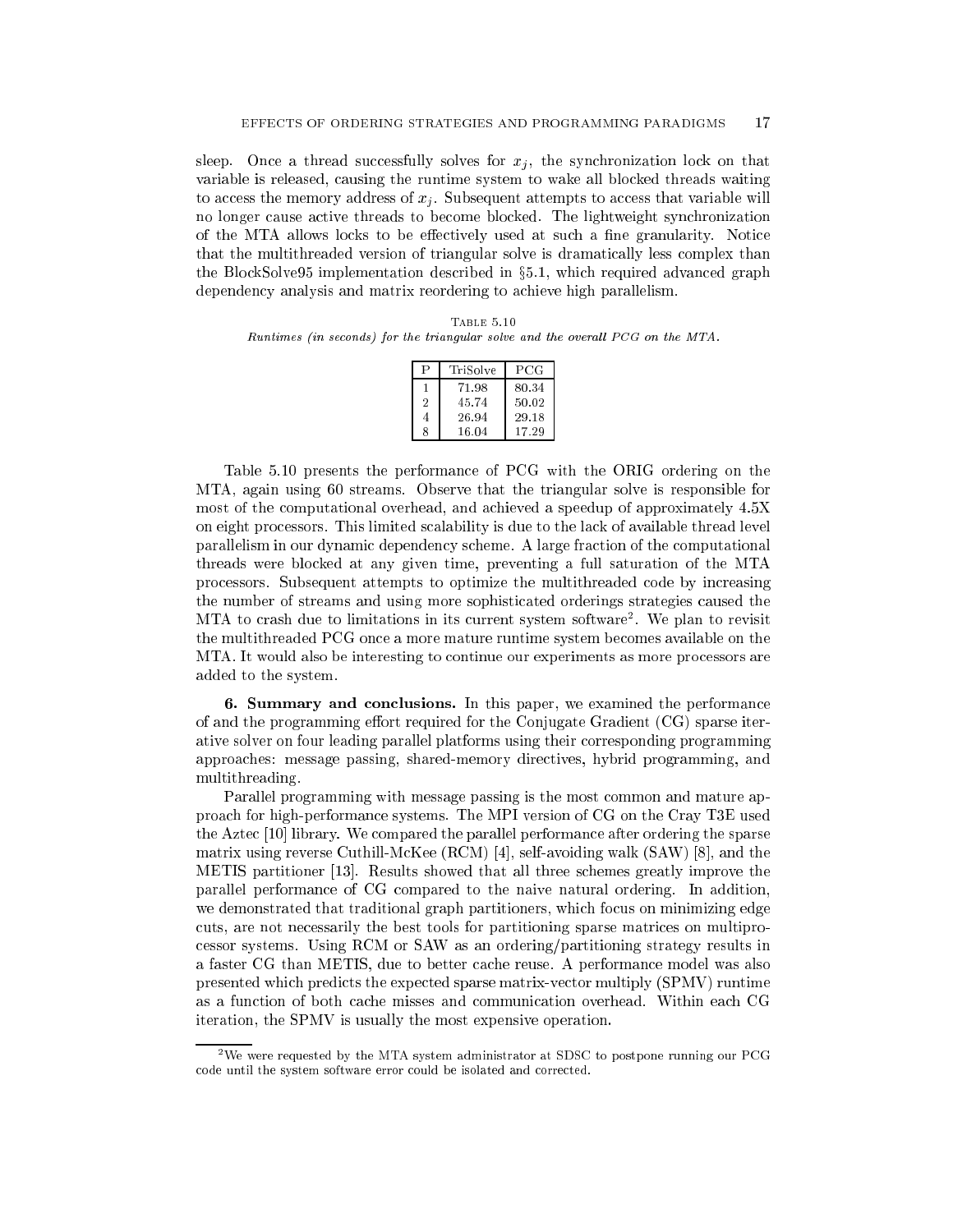For ill-conditioned linear systems, it is often necessary to use a preconditioning technique. We presented MPI results for ILU(0) preconditioned CG (PCG) using the BlockSolve95 [12] library. Unlike CG, the runtime of the PCG algorithm is dominated by the triangular solves which are inherently less amenable to parallelization than SPMV. BlockSolve95 graph colors and reorders the input matrix to achieve high parallelism; however, we found that the initial ordering of the input matrix dramatically affected PCG's performance. Overall, the SAW linearization resulted in the best runtimes for all components of PCG, including graph coloring and factorization.

Using a shared-memory system can greatly simplify the programming task compared to message passing. A shared-memory implementation of CG on the Origin2000 showed that ordering algorithms dramatically improve parallel performance. This is because the Origin2000 is a distributed-memory architecture, so proper data distribution is required even when programming in shared-memory mode. A direct comparison with an MPI implementation indicated that it is possible to achieve messagepassing performance using shared-memory constructs for this class of applications through careful data ordering and distribution.

A recently proposed hybrid programming paradigm combines two layers of parallelism, by implementing OpenMP shared-memory codes within an SMP, while using MPI among the SMP clusters. We developed the CG algorithm on the IBM SP3, by starting with the Aztec [10] MPI library and incrementally adding OpenMP parallelization directives. A new hybrid partitioning/linearization scheme comprised of METIS+SAW was presented, and consistently outperformed the other ordering schemes. However, since cache behavior is significantly more important than interprocessor communication for our application, there was not a signicant performance difference between the METIS+SAW strategy and the pure SAW linearization. Comparing hybrid (MPI+OpenMP) versus pure MPI implementations of CG, we found no significant performance differences between the two schemes. However, since the hybrid paradigm increases programming complexity and adversely affects portability, we conclude that for running iterative solvers on clusters of SMPs, a pure MPI implementation is a more effective strategy.

Multithreading has received considerable attention over the years as a promising way to hide memory latency in high-performance computers, while providing access to a large and uniform shared memory. We presented results on the multithreaded architecture of the Cray MTA. The CG implementation was straightforward, requiring only compiler directives. Results showed that special ordering and/or partitioning schemes are not required on the MTA to obtain high efficiency and scalability. Furthermore, reordering and remapping are not required even if the underlying mesh undergoes adaptation, giving the MTA a distinct advantage over distributed-memory systems for adaptive applications.

Finally, a multithreaded version of the PCG algorithm was also developed. Here, the triangular solve uses low-level locks to effectively perform a graph dependency analysis at runtime. This implementation was dramatically less complex than the BlockSolve95's PCG, which required advanced graph dependency analysis and matrix reordering. However, only limited scalability was achieved due to the lack of available thread level parallelism in our dynamic dependency scheme, which prevented a full saturation of the MTA processors. In future, we plan to revisit the MTA as a more mature runtime environment becomes available and as more processors are added to the system.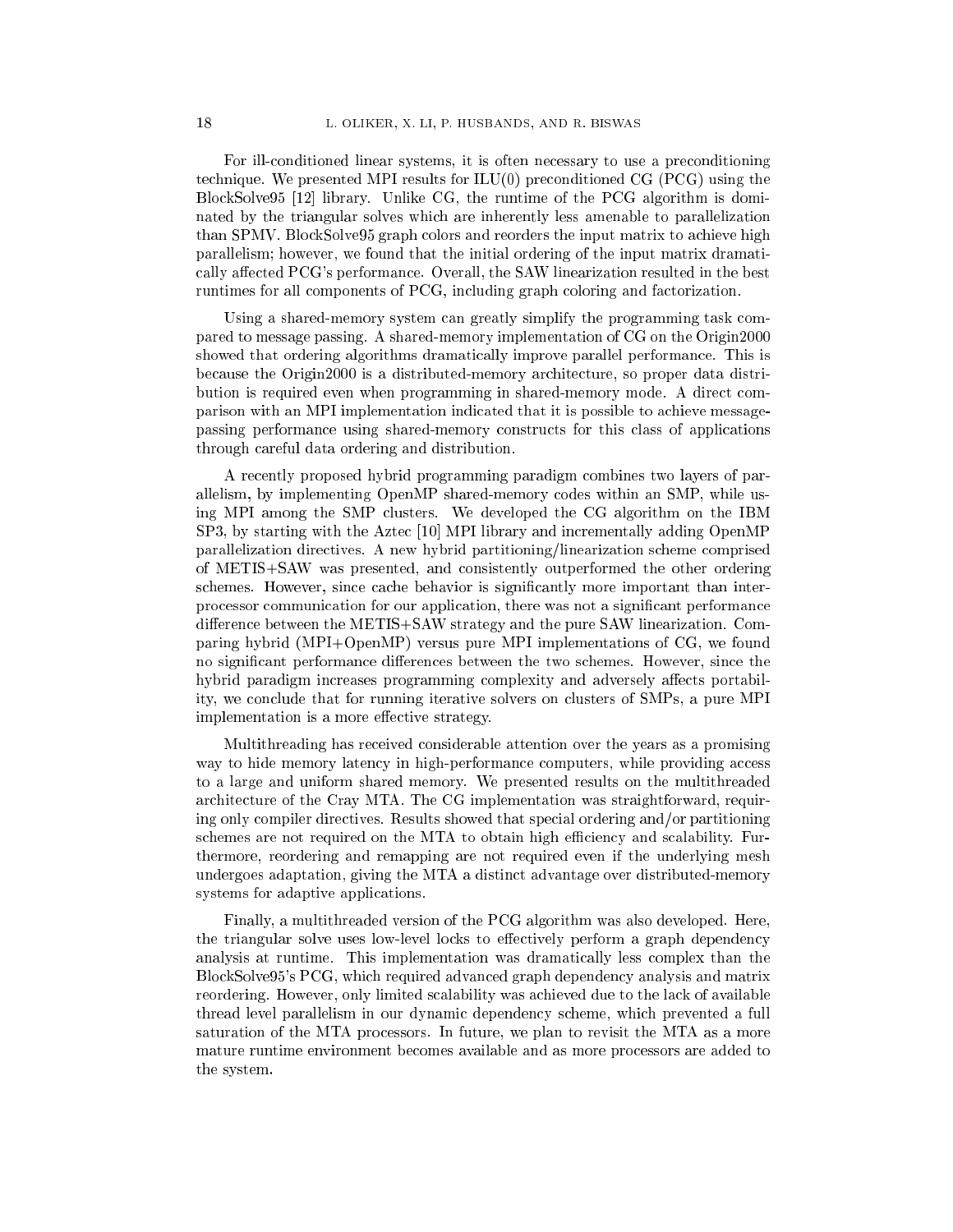**Acknowledgments.** The work of the first three authors was supported by the Director, Office of Computational and Technology Research, Division of Mathematical, Information, and Computational Sciences of the U.S. Department of Energy under contract number DE-AC03-76SF00098.

## REFERENCES

- [1] R. Barrett, M. Berry, T. F. Chan, J. Demmel, J. Donato, J. Dongarra, V. Eijkhout, R. POZO, C. ROMINE, AND H. VAN DER VORST, Templates for the Solution of Linear Systems: Building Blocks for the Iterative Methods, SIAM, Philadelphia, PA, 1994.
- [2] D. A. Burgess and M. B. Giles, Renumbering unstructured grids to improve the performance of codes on hierarchical memory machines, Advances in Engineering Software, 28 (1997), pp. 189-201.
- [3] F. Cappello and D. Etiemble, MPI versus MPI+OpenMP on the IBM SP for the NAS benchmarks, in Proc. Supercomputing'00, Dallas, TX, 2000.
- [4] E. CUTHILL AND J. MCKEE, Reducing the bandwidth of sparse symmetric matrices, in Proc. ACM National Conference, 1969, pp. 157-192.
- [5] C. FIDUCCIA AND R. MATTHEYSES, A linear-time heuristic for improving network partitions, in Proc. 19th ACM/IEEE Design Automation Conference, 1982, pp. 175-181.
- [6] A. GEORGE, Computer implementation of the finite element method, Stanford University Technical Report STAN-CS-208, Stanford, CA, 1971.
- [7] M. GRIEBEL AND G. ZUMBUSCH, Hash-storage techniques for adaptive multilevel solvers and their domain decomposition parallelization, AMS Contemporary Mathematics Series, 218  $(1998)$ , pp. 279-286.
- [8] G. HEBER, R. BISWAS, AND G. R. GAO, Self-avoiding walks over adaptive unstructured grids, Concurrency: Practice and Experience, 12 (2000), pp. 85-109.
- [9] D. S. HENTY, Performance of hybrid message-passing and shared-memory parallelism for discrete element modeling, in Proc. Supercomputing'00, Dallas, TX, 2000.
- [10] S. A. HUTCHINSON, L. V. PREVOST, J. N. SHADID, AND R. S. TUMINARO, Aztec User's Guide, Sandia National Laboratories Technical Report SAND95-1559, Albuquerque, NM, 1998.
- [11] M. T. JONES AND P. E. PLASSMANN, A parallel graph coloring heuristic, SIAM J. on Sci. Comput., 14 (1993), pp. 654-669.
- [12] BlockSolve95 User's Manual: Scalable Library Software for the Parallel Solution of Sparse Linear Systems, Argonne National Laboratory Technical Report ANL-95/48, Chicago, IL, 1995.
- [13] G. KARYPIS AND V. KUMAR, A fast and high quality multilevel scheme for partitioning irregular  $graphs, SIAM J. Sci. Statist. Comput., 20 (1998), pp. 359-392.$
- [14] R. Löhner, Renumbering strategies for unstructured-grid solvers operating on shared-memory, cache-based parallel machines, Computer Methods in Applied Mechanics and Engineering, 163 (1998), pp. 95-109.
- [15] L. OLIKER AND R. BISWAS, PLUM: Parallel load balancing for adaptive unstructured meshes, J. Parallel and Distributed Computing, 52 (1998), pp. 150-177.
- [16]  $\longrightarrow$ , Parallelization of a dynamic unstructured algorithm using three leading programming paradigms, IEEE Trans. on Parallel and Distributed Systems, 11 (2000), pp. 931-940.
- [17] C.-W. Ou, S. RANKA, AND G. Fox, Fast and parallel mapping algorithms for irregular prob $lems, J.$  of Supercomputing, 10 (1995), pp. 119-140.
- [18] M. Parashar and J. C. Browne, On partitioning dynamic adaptive grid hierarchies, in Proc. 29th Hawaii Intl. Conf. on System Sciences, Wailea, HI, 1996, pp. 604-613.
- [19] J. R. Pilkington and S. B. Baden, Dynamic partitioning of non-uniform structured workloads with space-filling curves, IEEE Trans. on Parallel and Distributed Systems, 7 (1996), pp. 288-300.
- [20] Y. SAAD, Iterative Methods for Sparse Linear Systems, PWS Publishing Company, Boston, MA. 1996. MA, 1996.
- [21] J. SALMON AND M. S. WARREN, Parallel, out-of-core methods for fast evaluation of long-range interactions, in Proc. 8th SIAM Conf. on Parallel Processing for Scientific Computing, Minneapolis, MN, 1997. Minneapolis, MN, 1997.
- [22] H. SHAN, J. P. SINGH, L. OLIKER, AND R. BISWAS, A comparison of three programming models for adaptive applications on the Origin2000, in Proc. Supercomputing'00, Dallas, TX, 2000.
- [23] J. R. Shewchuk, Triangle: Engineering a 2d quality mesh generator and Delaunay triangula-